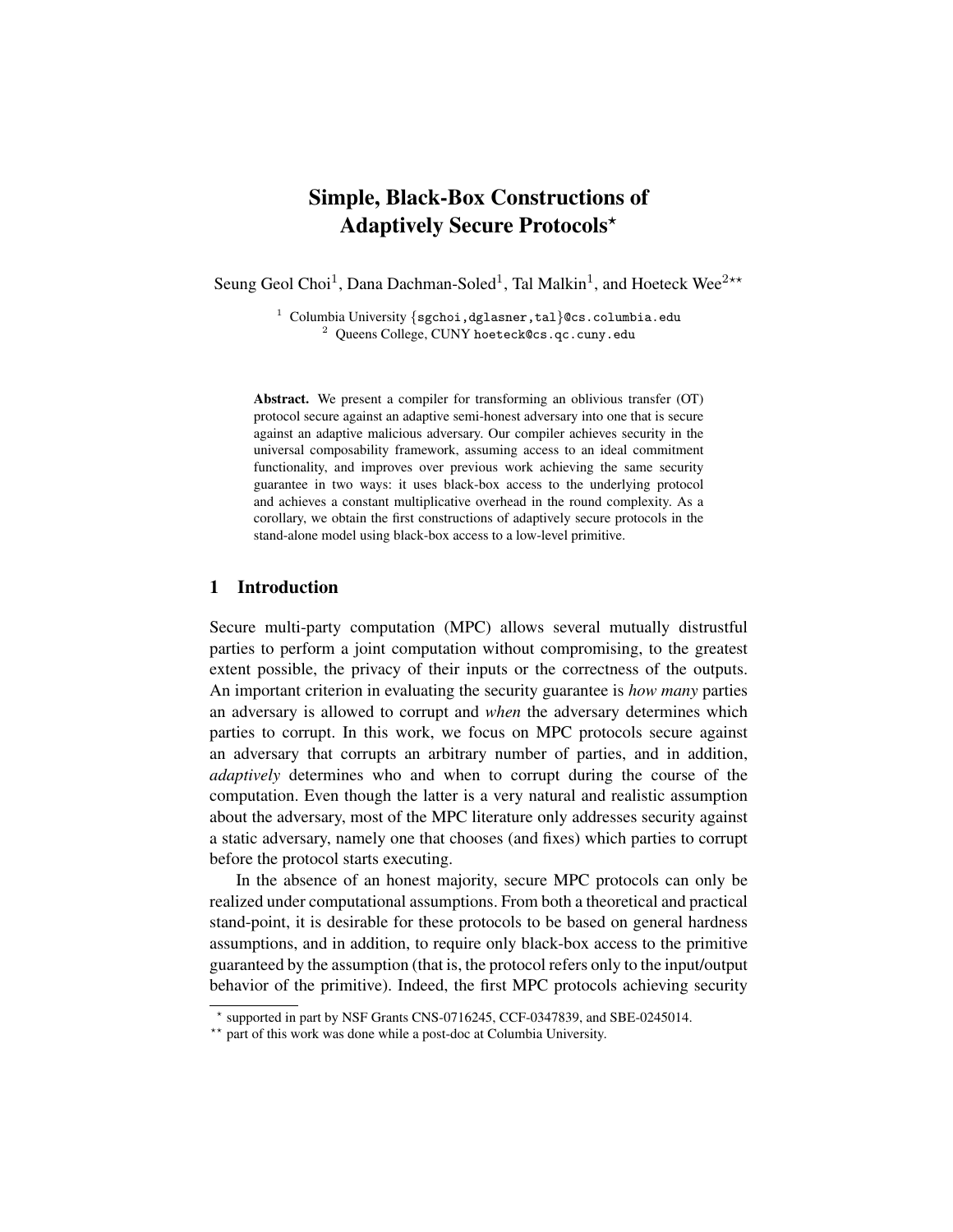without an honest majority [GMW87] require non-black-box access to the underlying cryptographic primitives: the first step in the construction is to obtain protocols that are secure against semi-honest adversaries, and the second handles malicious behavior by having the parties prove in zero knowledge that they are adhering to the protocol constructions. It is the second step that requires the code of the underlying primitive with the use of general NP reductions to prove statements in zero knowledge. This aversely affects both computational complexity and communication complexity of the resulting protocol as well as the complexity of implementing the protocol.

In a recent work, Ishai et al. [IKLP06] exhibited MPC protocols that are secure against a static adversary corrupting any number of parties and that rely only on black-box access to a low-level primitive, such as (enhanced) trapdoor permutations and homomorphic encryption schemes. This, along with the follow-up work of Haitner [H08], resolves the theoretical question of the minimal assumptions under which we may obtain black-box constructions of secure MPC protocols against a static adversary. The main technical contribution in both works is to construct a secure protocol for a specific two-party functionality, that of oblivious transfer (OT). The general result then follows from a classic result of Kilian's [K88] showing that any multi-party functionality can be securely computed using black-box access to a secure OT protocol. However, none of these works addresses security against an adaptive adversary, which begs the following question:

Is it possible to construct MPC protocols secure against a malicious, adaptive adversary that may corrupt any number of parties, given only black-box access to a low-level primitive?

Towards resolving this question, Ishai, Prabhakaran and Sahai [IPS08] established an analogue of Kilian's result for an adaptive adversary. While there has been fairly extensive work on secure OT protocols against a static malicious adversary (e.g. [NP01,K05,PVW08]), very few - namely [B98,CLOS02,KO04] provide security against an adaptive adversary; moreover, all of those which do follow [GMW87] paradigm and exploit non-black-box access to the underlying primitive.

### 1.1 Our results

Our main technical contribution is the construction of efficient OT protocols that achieve security against an adaptive adversary, while relying only upon blackbox access to some low-level primitive. Specifically, we provide a compiler that transforms an OT protocol secure against a semi-honest, adaptive adversary into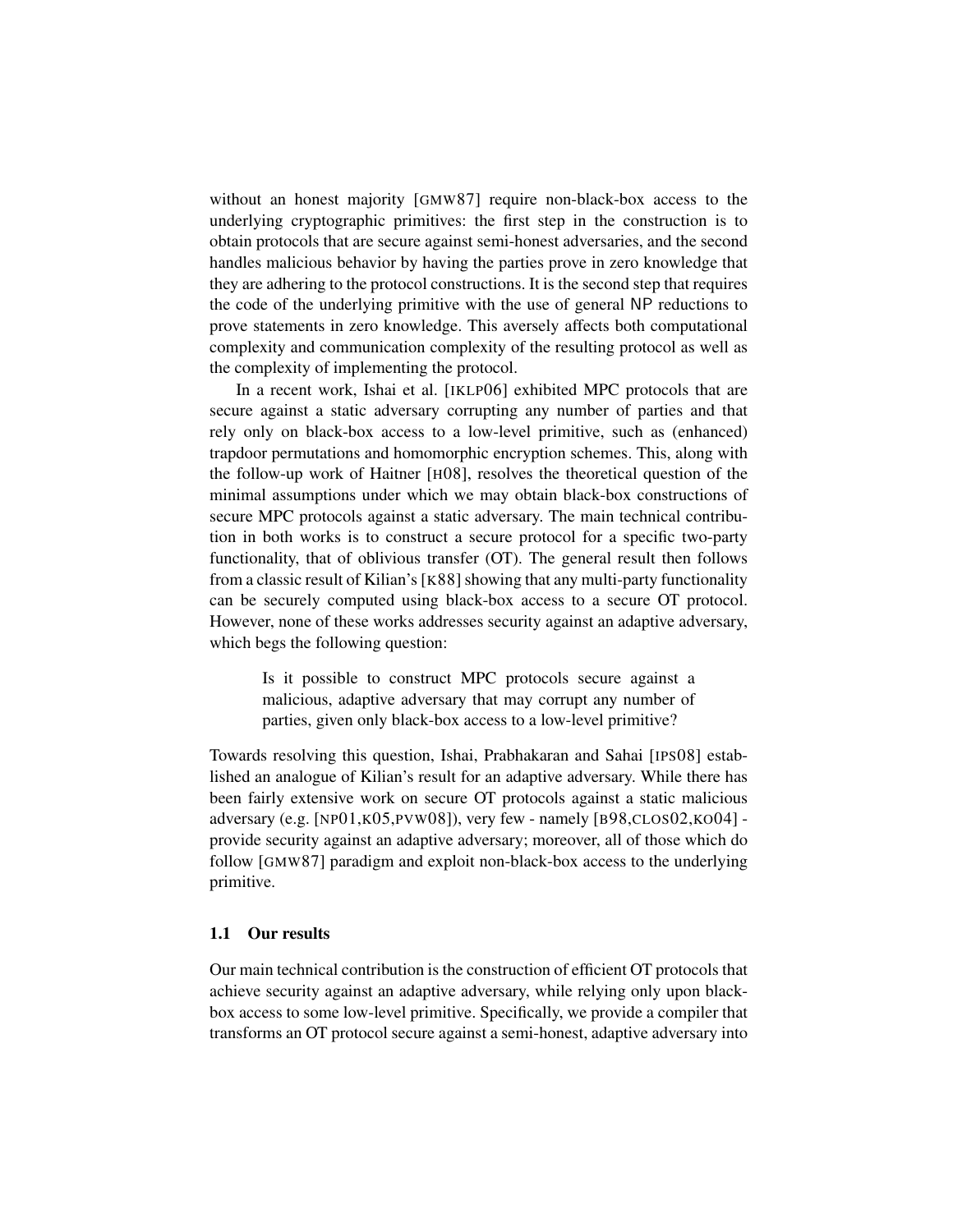one that is secure against a malicious, adaptive adversary, given only black-box access to the underlying OT protocol and an "ideal" commitment scheme. In addition, we achieve security in the universal composability (UC) model, where a protocol may be executed concurrently with an unknown number of other protocols [C01]. This is a notable improvement over afore-mentioned works of Ishai et al. [IKLP06,H08] which provide a compiler for semi-honest OT to malicious OT, but only for static adversaries in the stand-alone model.<sup>3</sup>

Theorem 1 (informal). *There exists a black-box construction of a protocol that UC realizes OT against a malicious, adaptive adversary in the*  $F_{COM}$ *hybrid model, starting from any protocol that UC realizes OT against a semihonest, adaptive adversary.*<sup>4</sup> *Moreover, the construction achieves a constant multiplicative blow-up in the number of rounds.*

Our construction also improves upon the earlier work of Canetti et. al [CLOS02] achieving the same guarantee; their construction is non-black-box and incurs a blow-up in round complexity proportional to the depth of the circuit computing the semi-honest OT protocol. Combined with the 2-round semi-honest OT protocol in [CLOS02,CDMW08], we obtain the first constant-round protocol for OT in the  $\mathcal{F}_{COM}$ -hybrid model secure against a malicious, adaptive adversary.<sup>5</sup> Moreover, the protocol uses black-box access to a low-level primitive, that of trapdoor simulatable cryptosystems<sup>6</sup>, which may in turn be based on the RSA, DDH, worst-case lattice assumptions or hardness of factoring.

The key conceptual insight underlying the construction is to view the [IKLP06,H08] compiler as an instantiation of the [GMW87] paradigm in the  $\mathcal{F}_{COM}$ -hybrid model, except enforcing consistency via cut-and-choose techniques instead of using zero-knowledge proofs. This perspective leads naturally to a simpler, more modular, and more direct analysis of the previous compiler for static adversaries. In addition, we immediately obtain a string OT protocol,

<sup>&</sup>lt;sup>3</sup> We note that our construction does not improve on the computational complexity of the previous compiler, as measured by the number of invocations of the underlying semi-honest OT protocol. However, we believe our construction may be combined with the OT extension protocol in [IPS08, Section 5.3] to achieve better efficiency.

<sup>4</sup> In both the semi-honest and the malicious OT protocols, we allow the adaptive adversary to corrupt both the sender and the receiver.

<sup>&</sup>lt;sup>5</sup> In an independent work [GWZ08], Garay, Wichs and Zhou also constructed a constant-round protocol for OT in the common reference string model, secure against a malicious, adaptive adversary. Their underlying assumptions are comparatively more restrictive.

<sup>6</sup> Trapdoor simulatable cryptosystems are introduced in [CDMW08], as a relaxation of simulatable cryptosystems [DN00]. These are semantically secure encryption schemes with special algorithms for "obliviously" sampling public keys and ciphertexts without learning the respective secret keys and plaintexts. In addition, both of these oblivious sampling algorithms are efficiently invertible given the corresponding secret key.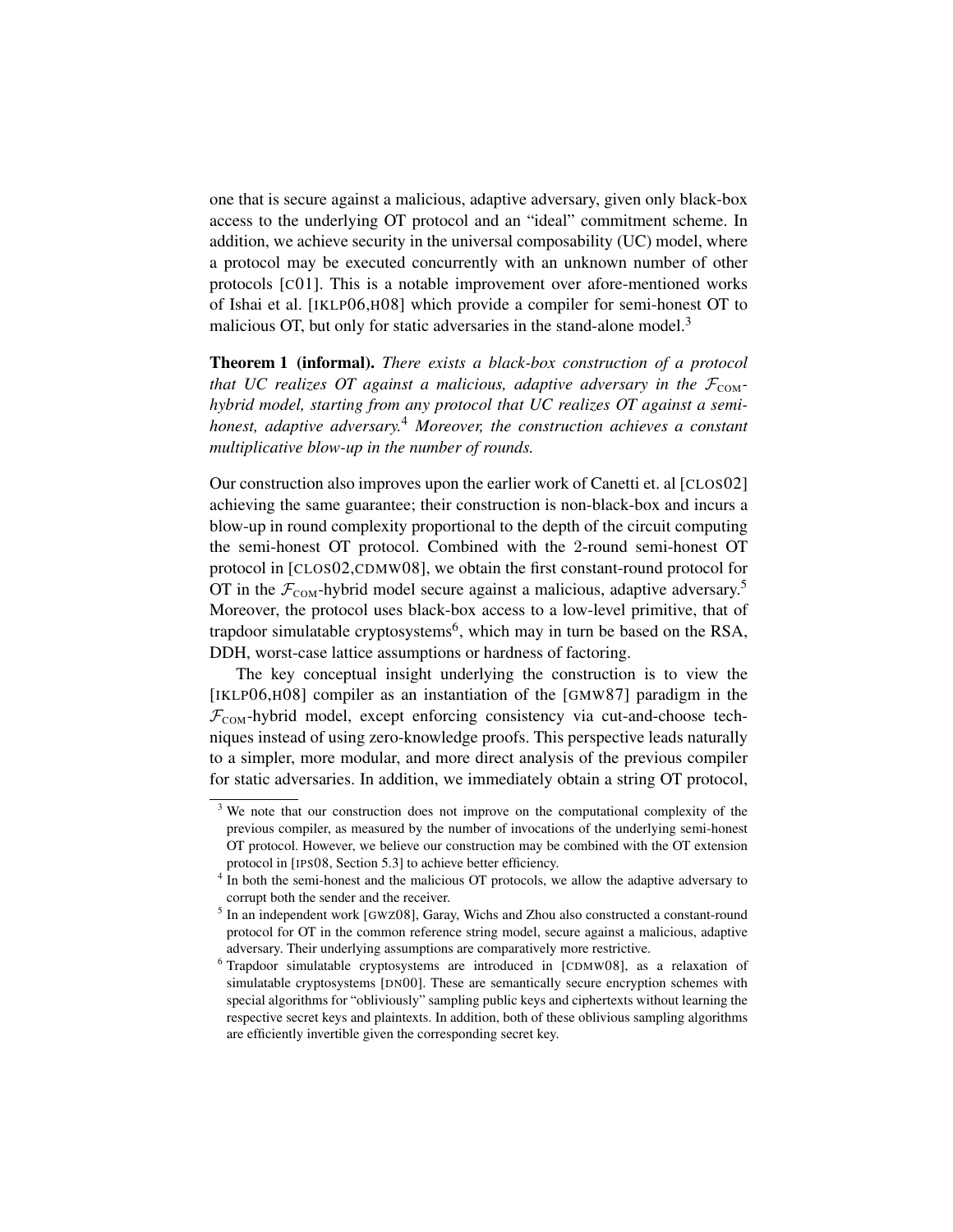which is important for obtaining round-efficient MPC protocols [LP07, IPS08]. Showing that the modified compiler achieves UC security against an adaptive adversary requires new insight in constructing a simulator and in the analysis. We defer a more detailed discussion of the construction to Section 2, and instead focus here on the applications to secure MPC derived by combining our OT protocol with various MPC protocols in the  $\mathcal{F}_{OT}$ -hybrid model in [IPS08].

MPC in the  $\mathcal{F}_{COM}$ -hybrid model. Combining our OT protocol with [IPS08, Theorem 2], we obtain UC-secure MPC protocols in the  $\mathcal{F}_{COM}$ -hybrid model against a malicious, adaptive adversary, which improves upon [CLOS02] in that we only require black-box access to the underlying primitive:

**Theorem 2 (informal).** *There exists a protocol in the*  $\mathcal{F}_{COM}$ -hybrid model *that uses black-box access to a (trapdoor) simulatable cryptosystem and UC realizes any well-formed multi-party functionality against a malicious, adaptive adversary that may corrupt any number of parties.*

The round complexity of the protocol is proportional to the depth of the circuit computing the functionality. By combining our OT protocol with [IPS08, Theorem 3], we obtain a constant-round MPC protocol in the  $\mathcal{F}_{COM}$  with the same guarantees, except that the adversary is limited to corrupting up to  $m - 1$ parties for a m-party functionality. The advantage of constructing UC-secure MPC protocols in the  $\mathcal{F}_{COM}$ -hybrid model is that they may be combined with many of the existing UC feasibility results under various set-up or modeling assumptions e.g. [CLOS02,BCNP04,CDPW07,K07], almost all of which start by showing how to UC realize  $\mathcal{F}_{COM}$  in some new security model<sup>7</sup>. Moreover, if the protocol realizing  $\mathcal{F}_{COM}$  uses black-box access to a low-level primitive, so will the combined protocol.

MPC in the stand-alone model. Next, we present our results for the standalone model with adaptive post-execution corruptions [C00], which is a weaker notion of security than UC security with adaptive corruptions (and in particular, our protocols in the  $\mathcal{F}_{COM}$ -hybrid model achieve this notion of security). Here, there is a constant-round two-party protocol that uses black-box access to a oneway function and securely realizes  $\mathcal{F}_{COM}$  in the plain model without any set-up assumptions [PW09]. This immediately yields the following corollaries (via the composition theorem in [C00]):

<sup>7</sup> This is because it is impossible to UC realize any non-trivial 2-party functionality in the plain model (even against static adversaries) [CKL06,C01].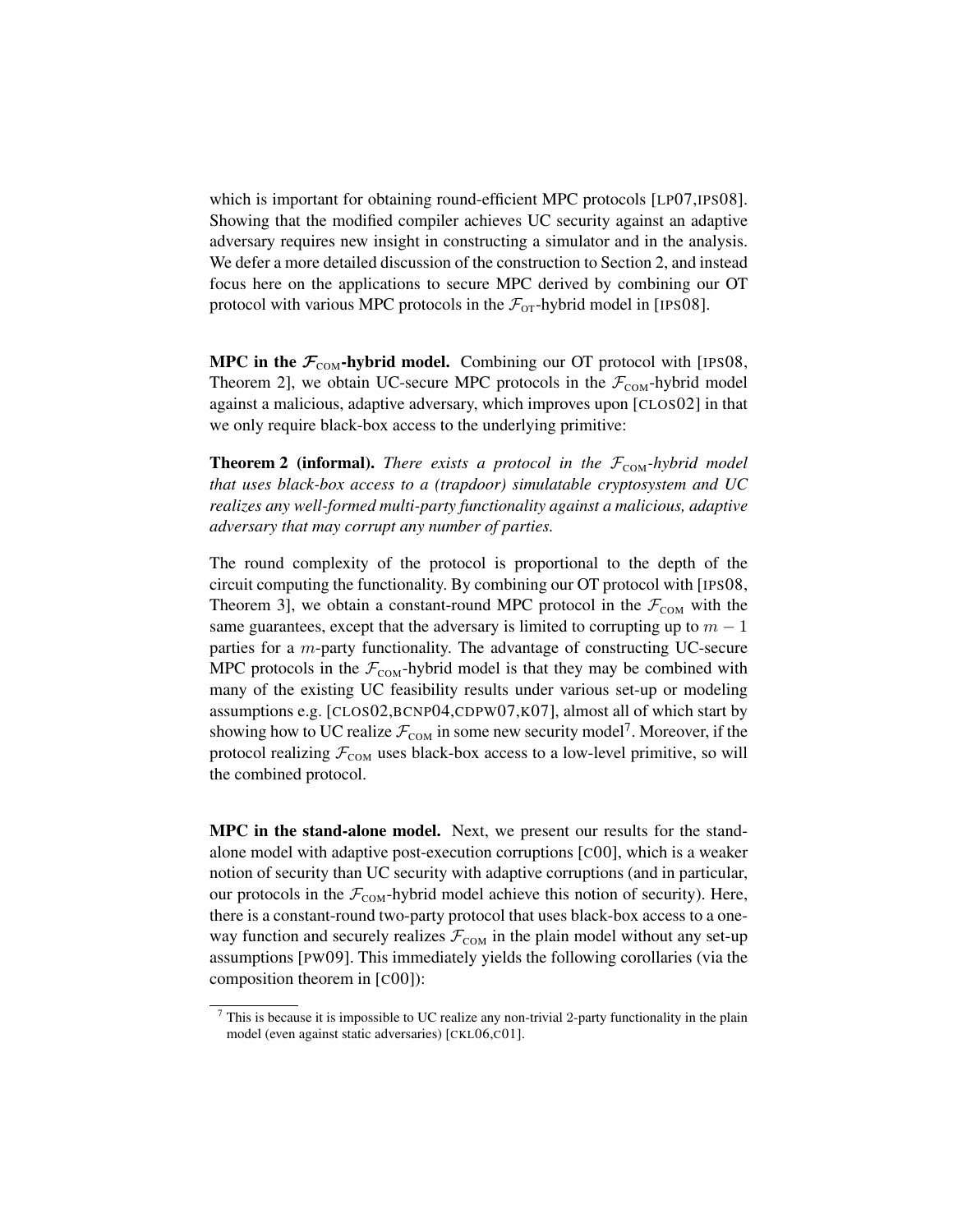Corollary 1 (informal). *There exists a constant-round string OT protocol that uses black-box access to a (trapdoor) simulatable cryptosystem and is secure in the stand-alone model against a malicious, adaptive adversary.*

Corollary 2 (informal). *There exists a protocol that uses black-box access to a (trapdoor) simulatable cryptosystem and securely computes any well-formed multi-party functionality in the stand-alone model against a malicious, adaptive adversary that may corrupt any number of parties.*

Both of these results improve on the work of Beaver's [B98] which achieve similar security guarantees but with non-black-box access to the underlying primitive.

**Corollary 3 (informal).** For any constant  $m \geq 2$ , there exists a constant-round *protocol that uses black-box access to a (trapdoor) simulatable cryptosystem and securely computes any well-formed* m*-party functionality in the stand-alone model against a malicious, adaptive adversary that may corrupt up to*  $m - 1$ *parties.*

This extends a result of Katz and Ostrovsky [KO04] which presents a 4-round protocol achieving the same security guarantee for two parties but relying on non-black-box access to the underlying primitive.

# 2 Construction

High-level description. We provide an overview of the [IKLP06,H08] compiler. Our presentation is slightly different from, and simpler than, that in the original works, and is closer in spirit to the [GMW87] compiler. Our presentation is easier to adapt to the UC setting and the adaptive setting (and also OT with strings instead of bits) since we do not need to rely on the intermediate notion and construction of a defensible OT protocol.<sup>8</sup> We focus on the main transformation Comp (shown in Fig 3), which "boosts" the security guarantee of an OT protocol Π from security against semi-honest receivers to security against malicious receivers while preserving the security guarantee for corrupted senders.

Phase I: Random tape generation. The sender and the receiver engage in a coin-tossing (in the well) protocol to determine a collection of  $2n$  random strings for the receiver.

<sup>&</sup>lt;sup>8</sup> Specifically, the previous compiler proceeds in two phases. The first [H08] transforms any semi-honest OT protocol into defensible OT protocols. A defensible OT protocol provides an intermediate level of security interpolating semi-honest and malicious OT. The second [IKLP06] transforms any defensible OT protocol into a malicious one.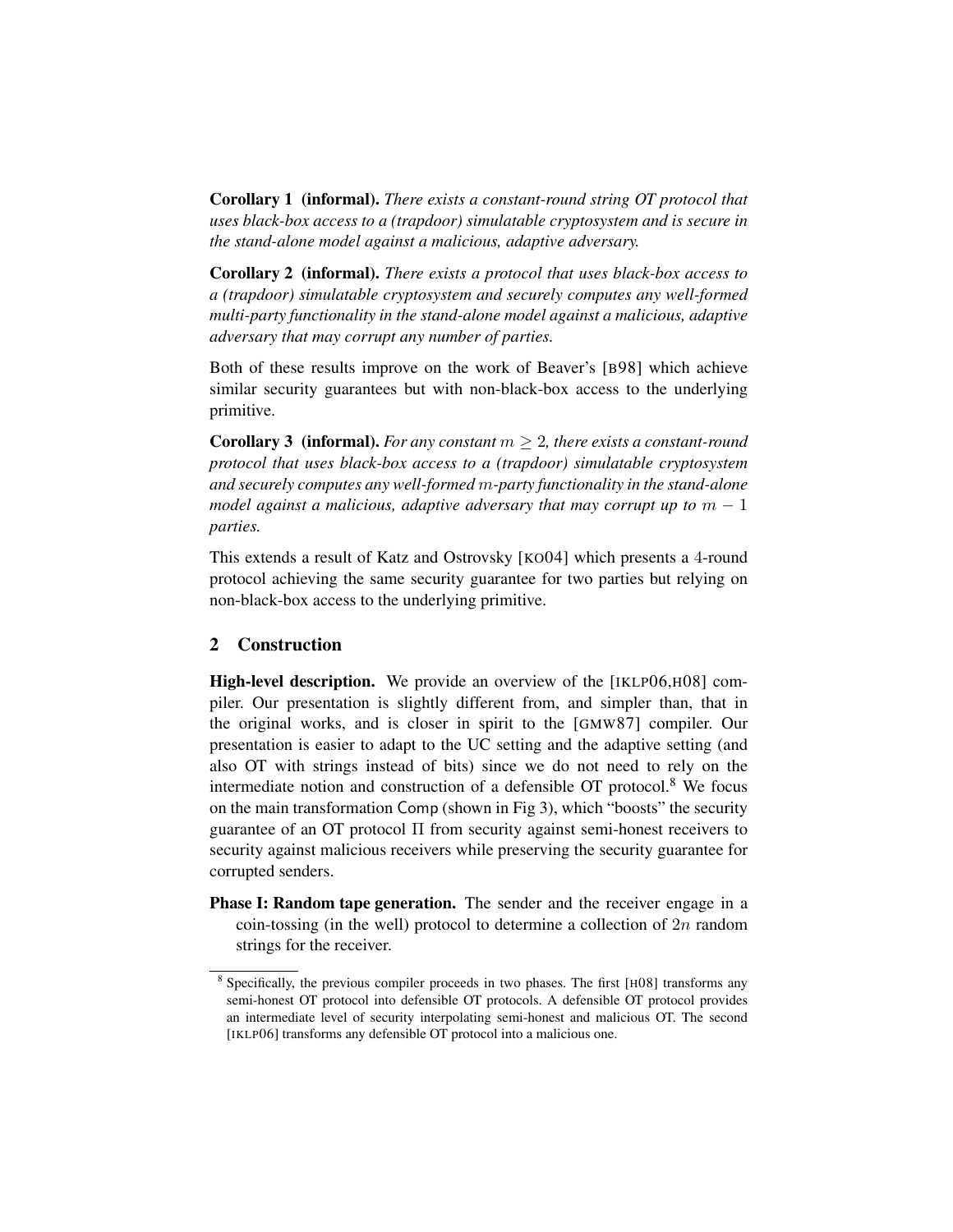- **Phase II: Basic execution.** The sender and the receiver engage in 2n parallel executions of  $\Pi$  with random inputs: the sender will choose its own inputs randomly and independently for each of the  $2n$  executions, whereas the inputs and randomness for the receiver are determined by the preceding coin-tossing protocol (one random string for each execution of Π).
- Phase III: Cut-and-choose. The sender and the receiver engage in a cointossing protocol to pick a random subset  $Q$  of  $n$  executions, and the receiver proves that it acted accordingly to  $\Pi$  for the *n* executions in  $Q$ by revealing the inputs and randomness used for those executions. The sender verifies that the inputs and randomness are indeed consistent with both the *n* executions of  $\Pi$  and the coin-tossing protocol, and if so, we are guaranteed that the receiver must have behaved honestly in at least one of the *n* executions of  $\Pi$  not in  $Q$  (except with negligible probability).
- **Phase IV: Combiner.** We may then apply a combiner that (essentially) yields a single secure OT protocol, starting a collection of n OT protocols all of which guarantee security against a malicious sender, but only one of which guarantee security against a malicious receiver.

To obtain a full-fledged string-OT protocol secure against both a malicious sender and a malicious receiver starting from a semi-honest bit-OT protocol, we proceed as in [IKLP06], with the addition of Step 3 to directly obtain a string-OT protocol and with references to semi-honest instead of defensible adversaries:

- 1. Use Comp to obtain a bit-OT protocol secure against a semi-honest sender and a malicious receiver.
- 2. Use OT reversal [WW06] (shown in Fig 4) to obtain a bit-OT protocol secure against a malicious sender and a semi-honest receiver.
- 3. Repeat in parallel to obtain a string-OT protocol secure against a malicious sender and a semi-honest receiver.
- 4. Use Comp again to obtain a string-OT protocol secure against malicious sender and receiver.

In this work, we will view the above construction in the  $\mathcal{F}_{COM}$ -hybrid model, where the  $\mathcal{F}_{COM}$  functionality is used to implement the coin-tossing protocol in Phases I and III [B81,CR03]. To instantiate the protocol in the plain stand-alone model, we will need to replace  $\mathcal{F}_{COM}$  with an extractable trapdoor commitment scheme. This is different from the original [IKLP06,H08] compiler, where a standard commitment scheme is used in the Phase I commitments. We will use the same construction for an adaptive adversary except a minor simplification to Comp: the sender picks the challenge  $Q$  in Phase III (even when it may be malicious) We note here that we will exploit the extractability of the Phase I commitments in a crucial way when handling an adaptive adversary.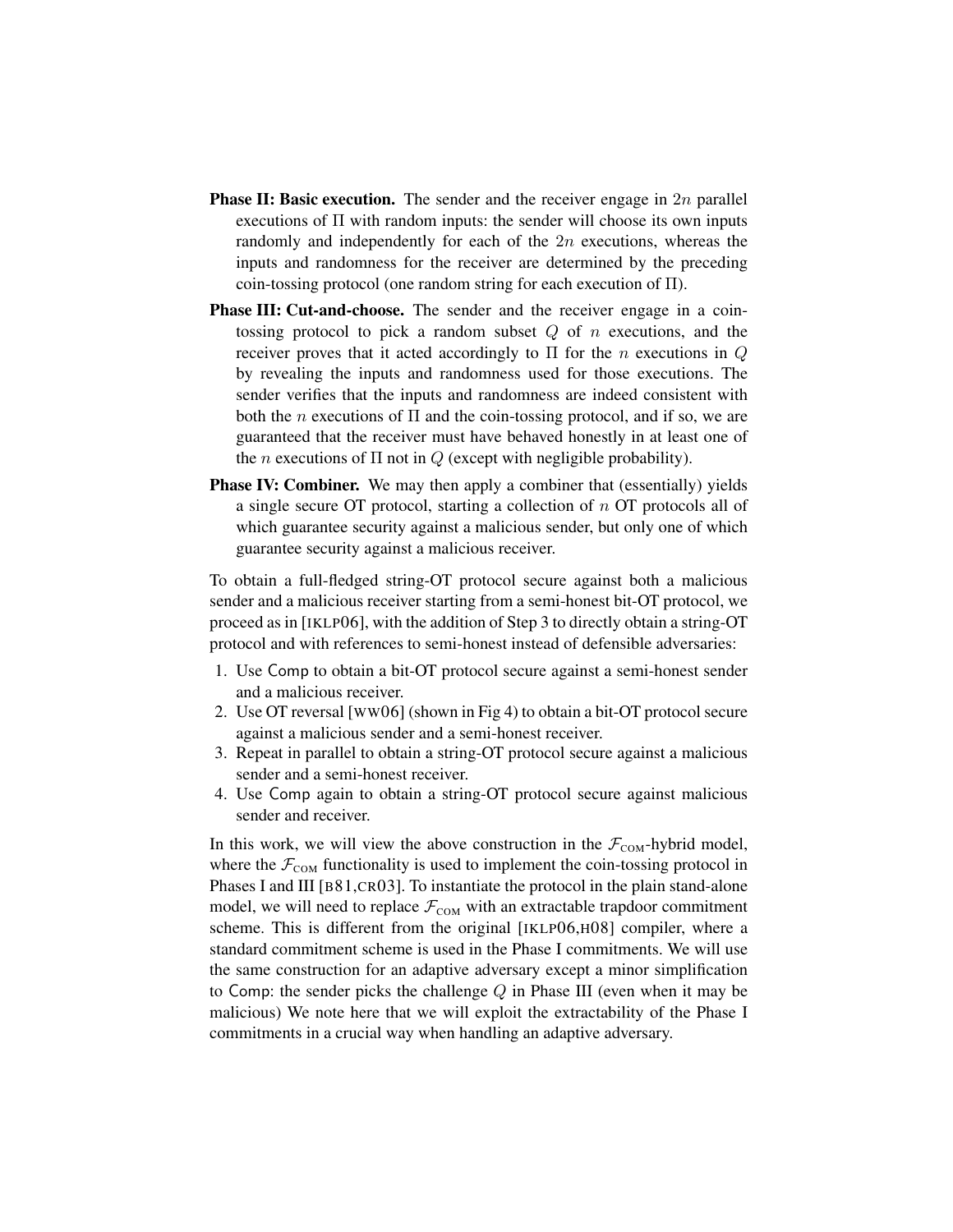#### Functionality  $\mathcal{F}_{COM}$

- 1. Upon receiving input (commit, sid,  $P_j$ , x) from  $P_i$  where  $x \in \{0,1\}^m$ , internally record the tuple  $(P_i, P_j, x)$  and send the message  $(sid, P_i, P_j)$ to the adversary; When receiving (ok) from the adversary, output (receipt,  $sid, P_i$ ) to  $P_j$ . Ignore all subsequent (commit, ...) inputs.
- 2. Upon receiving a value (reveal, sid) from  $P_i$ , where a tuple  $(P_i, P_j, x)$  is recorded, send  $(x)$  to the adversary; When receiving  $(ok)$  from the adversary, output (reveal,  $sid, x$ ) to  $P_i$ .

Fig. 1. String Commitment Functionality

| Functionality $\mathcal{F}_{\text{OT}}$ |  |  |
|-----------------------------------------|--|--|
|-----------------------------------------|--|--|

- 1. Upon receiving input (sender, sid, s<sub>0</sub>, s<sub>1</sub>) from **S** where  $s_0, s_1 \in \{0,1\}^{\ell}$ , record the pair  $(sid, s_0, s_1)$ .
- 2. Upon receiving input (receiver, sid, r) from **R** where  $r \in \{0, 1\}$ , send  $(sid, s_r)$  to **R** and  $(sid)$  to the adversary, and halt. If no (sender,  $sid, \ldots$ ) message was previously sent, send nothing to R.

Fig. 2. Oblivious Transfer Functionality

Improved analysis for static adversaries. We sketch an improved analysis of Comp for static adversaries in the stand-alone  $\mathcal{F}_{COM}$ -hybrid model (i.e. showing that if  $\Pi$  is secure against a semi-honest receiver, then  $Comp(\Pi)$  is secure against a malicious receiver). Our simulator for a malicious receiver  $\mathbb{R}^*$  is similar to that in [IKLP06], except we extract  $\mathbb{R}^*$ 's input to  $\mathcal{F}_{\text{OT}}$  (in the ideal model) from Phase I instead of Phase III. This way, we achieve straight-line and strict polynomial time simulation. In the reduction<sup>9</sup>, we will need to use repeated sampling to estimate for each  $r = 1, 2, \ldots, n$ , a quantity related to the probability that an honest sender interacting with a malicious receiver  $\mathbb{R}^*$ in  $Comp(\Pi)$  does not abort at the end of Phase III, and amongst the remaining executions not in  $Q$ , exactly  $r$  are consistent with the random tape determined in Phase I. This is reminiscent of the analysis in [H08, Lemma 3] but much simpler. Putting everything together, we obtain the following result<sup>10</sup>:

Proposition 1. *There exists a black-box construction of a string-OT protocol secure against a static, malicious adversary in the stand-alone*  $\mathcal{F}_{COM}$ -hybrid *model, starting from any bit-OT protocol secure against a static, semi-honest adversary. Moreover, the construction achieves a constant multiplicative blow-*

 $9$  This step is not necessary if we use a non-uniform reduction.

 $10$  We believe our analysis also extends to static adversaries in the UC model and we plan to look into that in the full version of this paper.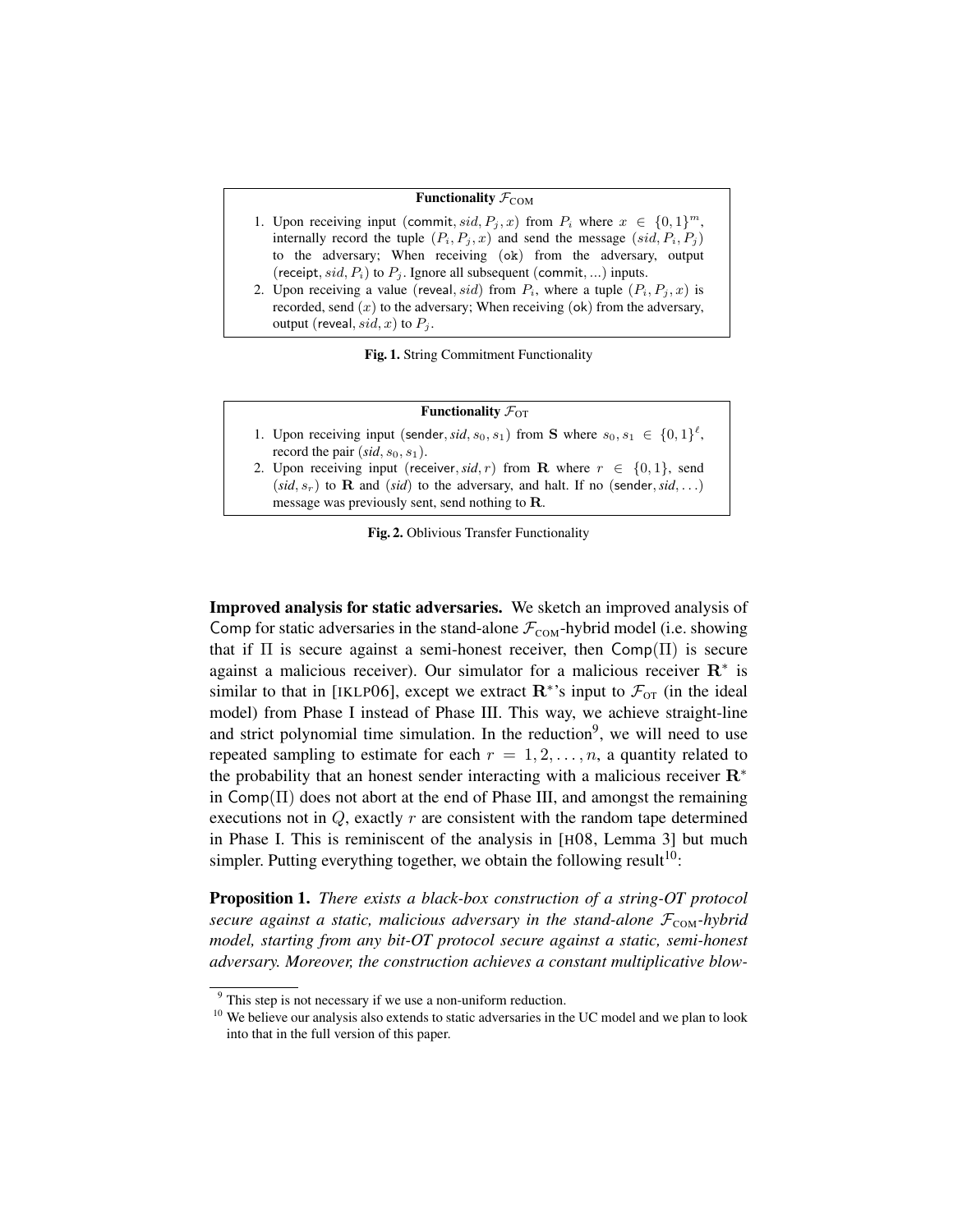INITIALIZATION.

Sender input: (sender,  $sid$ ,  $s_0$ ,  $s_1$ ) where  $s_0$ ,  $s_1 \in \{0,1\}^{\ell}$ . Receiver input: (receiver, *sid*, *r*) where  $r \in \{0, 1\}$ . PHASE I: RANDOM TAPE GENERATION. 1. R chooses  $2n$  random strings  $(r_1^R, \tau_1^R), \ldots, (r_{2n}^R, \tau_{2n}^R)$ and sends (commit,  $sid_i, r_i^R, \tau_i^R$ ) to  $\mathcal{F}_{COM}$ , for  $i = 1, 2, \ldots, 2n$ . 2. Upon receiving (receipt,  $sid_1), \ldots$ , (receipt,  $sid_{2n})$  from  $\mathcal{F}_{\text{COM}}$ , S sends  $2n$  random strings  $(r_1^S, \tau_1^S), \ldots, (r_{2n}^S, \tau_{2n}^S)$ . 3. **R** sets  $r_i = r_i^R \oplus r_i^S$  and  $\tau_i = \tau_i^R \oplus \tau_i^S$ , for  $i = 1, 2, \ldots, 2n$ . PHASE II: BASIC EXECUTION. 1. S chooses  $2n$  pairs of random inputs  $(s_1^0, s_1^1), \ldots, (s_{2n}^0, s_{2n}^1)$ . 2. S and R engages in  $2n$  parallel executions of the protocol Π. In the *i*th execution, S inputs  $(s_i^0, s_i^1)$  and **R** inputs  $r_i$  with randomness  $\tau_i$  and obtains output  $s_i^{r_i}$ . PHASE III: CUT-AND-CHOOSE. 1. S chooses a random  $q = (q_1, \ldots, q_n) \in \{0,1\}^n$ . The string q is used to define a set of indices  $Q \subset \{1, 2, ..., 2n\}$  of size n in the following way:  $Q = \{2i - q_i\}_{i=1}^n$ . 2. For every  $i \in Q$ , **R** sends (reveal, sid<sub>i</sub>) to  $\mathcal{F}_{COM}$  and upon receiving (reveal,  $sid_i, r_i^R, \tau_i^R$ ) from  $\mathcal{F}_{COM}$ , **S** computes  $(r_i, \tau_i)$ . 3. S checks that for all  $i \in Q$ ,  $(r_i, \tau_i)$  is consistent with R's messages in the *i*'th execution of Π. If not, S aborts and halts. PHASE IV: COMBINER. 1. For every  $j \notin Q$ , **R** computes  $\alpha_j = r \oplus r_j$  and sends  $\{\alpha_j\}_{j \notin Q}$  to **S**. 2. S computes  $\sigma_0 = s_0 \oplus (\bigoplus_{j \notin Q} s_j^{\alpha_j})$  and  $\sigma_1 = s_1 \oplus (\bigoplus_{j \notin Q} s_j^{1-\alpha_j})$  and sends  $(\sigma_0,\sigma_1).$ 

3. R computes and outputs  $s_r = \sigma_r \oplus (\bigoplus_{j \notin Q} s_j^{r_j}).$ 



*up in the number of rounds, and has a strict polynomial-time and straight-line simulator.*

Our result and analysis even for static adversaries offers several improvements over that in [IKLP06,H08]:

- The simulator in [IKLP06] uses rewinding and runs in expected polynomial time, even in the  $\mathcal{F}_{COM}$ -hybrid model.
- Our result immediately yields string-OT protocols and in a constant number of rounds.
- We eliminate many of the tedious steps in the analysis in both [IKLP06] and [H08], most notably verifying that the OT reversal protocol in [WW06] works for defensible adversaries [IKLP06, Claim 5.2]. The overall analysis is simpler, more modular, and more intuitive.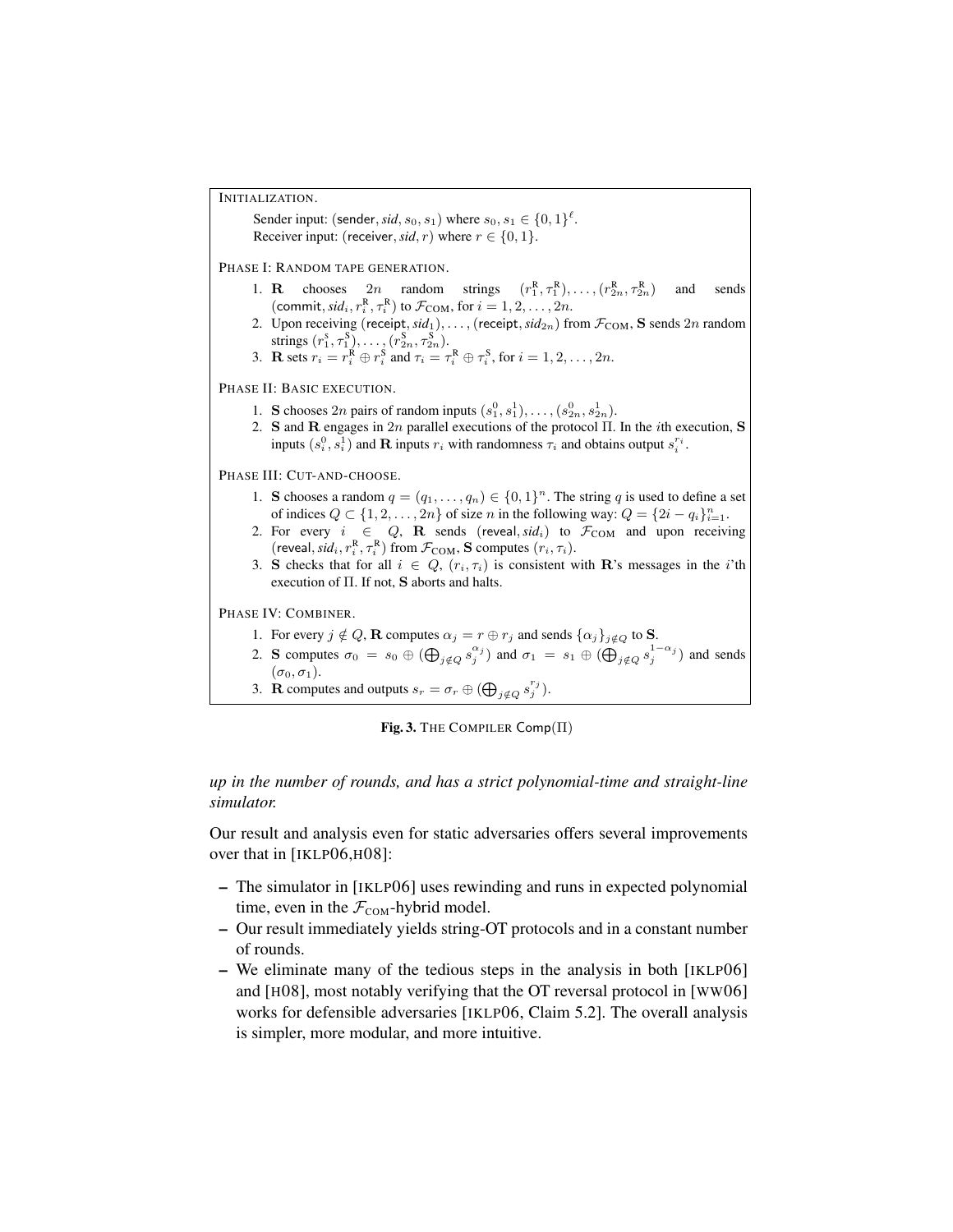As shown in [PW09], there exists a constant-round protocol that securely realizes  $\mathcal{F}_{COM}$  against a static adversary in the stand-alone model and that uses black-box access to a one-way function. Combined with Proposition 1, we obtain a constant-round string-OT protocol secure against a static, malicious adversary, relying only on black-box access to a constant-round bit-OT protocol secure against a static, semi-honest adversary.

Achieving security against adaptive adversaries. In order to cope with adaptive adversaries in  $Comp(\Pi)$ , we will further modify our simulator for static adversaries. The main difference lies in how we simulate the sender messages in Phase II of  $Comp(\Pi)$ . For static adversaries, we may simply follow the honest sender strategy for  $Comp(\Pi)$  (i.e., run the honest sender in  $\Pi$  on random inputs for all 2n parallel executions of  $\Pi$ ). This simulation strategy fails against an adaptive adversary because we will then be unable to present random tapes that are consistent with different sender's inputs and the protocol transcript if the sender is corrupted at the end of the protocol. Instead, we will simulate honest sender messages in Phase II against a malicious receiver as follows:

- 1. For each  $i$ , extract the receiver's input and randomness for the  $i$ 'th execution of Π from the commitment in Phase I.
- 2. Upon receiving a message from the receiver in the *i*'th execution of  $\Pi$ , check if all of the receiver's messages so far are consistent with its input and randomness. If so, generate the sender's response by using the simulator for Π. Otherwise, corrupt the sender in the *i*'th execution of  $\Pi$  to obtain its input and random tape and complete the simulation of the sender's messages using the honest sender strategy.

Organization. We present our analysis of Comp and OT reversal for adaptive adversaries in the UC model in Sections 3 and 4 respectively. We defer the proof of Proposition 1 for static adversaries to the full version of the paper. Henceforth, we will always refer to adaptive adversaries.

# 3 Achieving security against a malicious receiver

In this section, we show that Comp boosts the security guarantee from security against semi-honest receivers to security against malicious receivers.

**Proposition 2.** *Suppose*  $\Pi$  *is a protocol that UC realizes*  $\mathcal{F}_{\text{OT}}$  *against a semihonest, adaptive adversary, and let* Comp(Π) *be the protocol obtained by applying the compiler in Fig 3 to*  $\Pi$ . Then,  $\text{Comp}(\Pi)$  *UC realizes*  $\mathcal{F}_{\text{OT}}$  *against an adaptive adversary with a semi-honest sender and a malicious receiver.*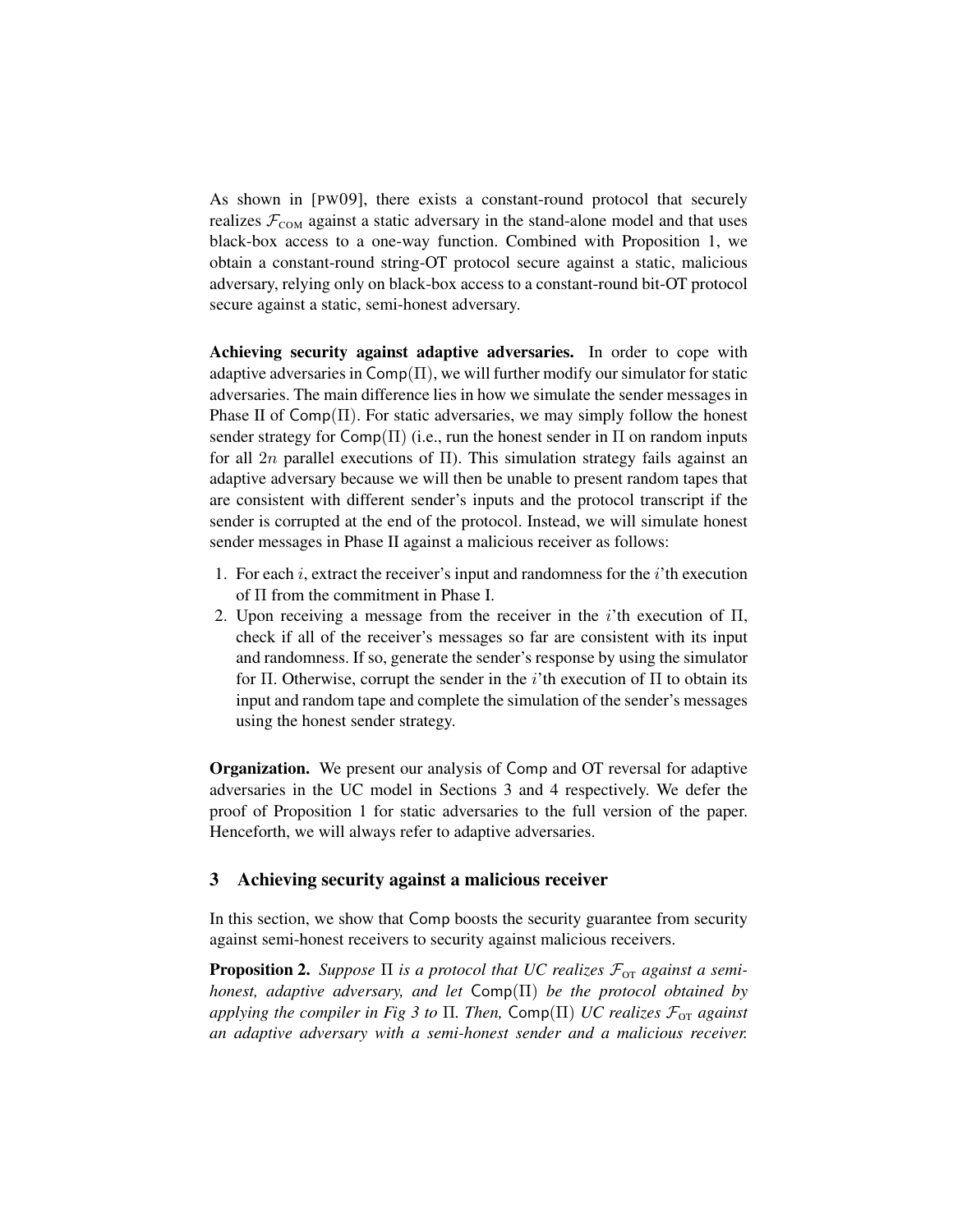*Moreover, if* Π *is in addition secure against a malicious, adaptive sender, then* Comp( $\Pi$ ) *UC realizes*  $\mathcal{F}_{\text{OT}}$  *against an adaptive adversary with malicious sender and receiver.*

A hybrid execution. To facilitate the analysis, we introduce an intermediate setting (inspired by [IKOSO7]) in which the protocol  $Comp(\Pi)$  is executed, where there is again a sender  $S$  and a receiver  $R$  and in addition  $2n$  pairs of "virtual" parties  $({\bf S}_1, {\bf R}_1), \ldots, ({\bf S}_{2n}, {\bf R}_{2n})$ . The *i*'th execution of  $\Pi$  in  $\mathsf{Comp}(\Pi)$ will be executed by  $S_i$  and  $R_i$  with inputs from S and R respectively. We will require that  $\mathbf{R}_1, \ldots, \mathbf{R}_{2n}$  are always semi-honest; i.e. they use a truly random tape for Π. Moreover, the environment is not aware of the "virtual parties".

- PHASE I/II: BASIC EXECUTION.<sup>11</sup> S chooses 2n pairs of random inputs  $(s_1^0, s_1^1), \ldots, (s_{2n}^0, s_{2n}^1)$  and **R** chooses  $2n$  random inputs  $r_1, \ldots, r_{2n}$ . For each  $i=1,\ldots,\bar{2}n,$   ${\bf S}$  activates  ${\bf S}_i$  with (sender,  $sid_i,s_i^0,s_i^1)$  and  ${\bf R}$  activates  ${\bf R}_i$  with (receiver,  $sid_i, r_i$ ). In HYBRID<sub>II, A, Z</sub>, the parties  ${\bf S}_i$  and  ${\bf R}_i$  execute Π in parallel. In HYBRID $_{\mathcal{F}_{OT}, \mathcal{A}, \mathcal{Z}}$ , the parties  $\mathbf{S}_i$  and  $\mathbf{R}_i$  call the ideal functionality  $\mathcal{F}_{\text{OT}}$ .
- PHASE III: CUT-AND-CHOOSE. S chooses a random  $q \in \{0,1\}^n$  which identifies  $Q \subset \{1, 2, ..., 2n\}$  as in Comp( $\Pi$ ) and sends q to **R**. S checks that for all  $i \in Q$ ,  $\mathbf{S}_i$  is not corrupted. Otherwise, abort.

PHASE IV: COMBINER. Proceed as in Phase IV of  $\mathsf{Comp}(\Pi)$ .

We say that an adversary  $A$  in the hybrid execution is well-formed if it satisfies the following properties:

- When A corrupts S, it also corrupts each of  $S_1, \ldots, S_{2n}$ . Moreover, if S is semi-honest, then  $S_1, \ldots, S_{2n}$  are semi-honest.
- When A corrupts R, it also corrupts each of  $R_1, \ldots, R_{2n}$ . Moreover,  $\mathbf{R}_1, \ldots, \mathbf{R}_{2n}$  are always semi-honest, even if **R** is malicious.
- If **R** is corrupted, then A may corrupt any of  $S_1, \ldots, S_{2n}$  with semi-honest behavior, without corrupting S.
- Upon receiving the set Q in Phase III from S, A may corrupt all of  $\mathbf{R}_i, j \in$  $Q$  with semi-honest behavior, even if neither  $R$  nor  $S$  is corrupted. However, if **R** is not corrupted, then  $\mathbf{R}_i$ ,  $j \notin Q$  are also not corrupted.

We will also stipulate that the communication channels between S and each of  $S_1, \ldots, S_{2n}$  are private and authenticated. The same holds for the communication channels between **R** and each of  $\mathbf{R}_1, \ldots, \mathbf{R}_{2n}$ . In addition, **S** learns whether each of  $S_1, \ldots, S_{2n}$  is corrupted.

<sup>&</sup>lt;sup>11</sup> The choice of notation is so that Phase III always corresponds to cut-and-choose and Phase IV corresponds to combiner in both  $\mathsf{Comp}(\Pi)$  and in the hybrid executions.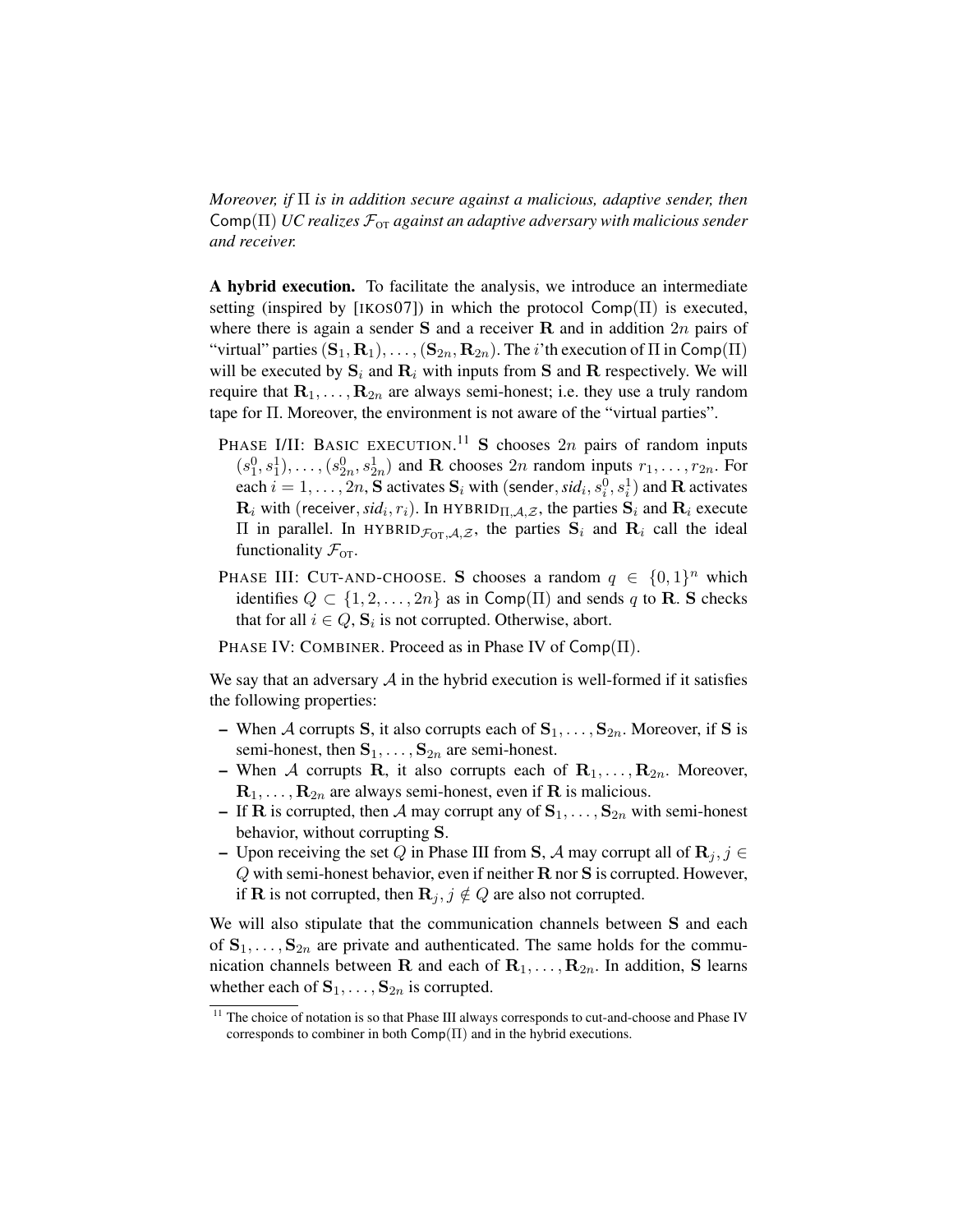**Lemma 1.** For every adversary A that interacts with Comp( $\Pi$ ) in the  $\mathcal{F}_{COM}$ hybrid model, there exists a well-formed adversary  $A'$  that interacts in the *hybrid execution running* Π*, such that for every environment* Z*,*

$$
\text{EXEC}^{\mathcal{F}_{\text{COM}}}_{\text{Comp}(\Pi),\mathcal{A},\mathcal{Z}} \equiv \text{HYBRID}_{\Pi,\mathcal{A}',\mathcal{Z}}
$$

In the first step, we show how to enforce semi-honest behavior of  $\mathbf{R}_1, \ldots, \mathbf{R}_{2n}$ in HYBRID<sub>II, $A', z$ </sub>. The high-level strategy is as follows: if a corrupted receiver in Comp( $\Pi$ ) deviates from semi-honest behavior in the *i*'th execution of  $\Pi$  in Phase III, we corrupt  $S_i$  in HYBRID<sub>II, $A_i$ </sub> to obtain its input and randomness, and continue the simulation by running the honest sender strategy.

*Proof.* As usual,  $A'$  works by invoking a copy of  $A$  and running a simulated interaction of A with  $\mathcal Z$  and the parties S and R. We will refer to the communication of A' with  $\mathcal Z$  and Comp(Π) as external communication, and that with the simulated  $A$  as internal communication. More precisely,  $A'$  works as follows:

- Simulating the communication with  $\mathcal{Z}$ : Every input value that  $\mathcal{A}'$  receives from  $Z$  externally is written into the adversary  $A$ 's input tape (as if coming from  $A$ 's environment). Every output value written by  $A$  on its output tape is copied to  $\mathcal{A}$ 's own output tape (to be read by the external  $\mathcal{Z}$ ).
- *Simulating the case when neither party is corrupted:*
	- PHASE I.  $\mathcal{A}'$  internally passes  $\mathcal{A}$  the message (receipt,  $sid_1$ ), (receipt,  $sid_2$ ), ..., (receipt,  $sid_{2n}$ ) as if sent from  $\mathcal{F}_{COM}$  to S. Then,  $\mathcal{A}'$  chooses  $2n$ random strings  $(r_1^S, \tau_1^S), \ldots, (r_{2n}^S, \tau_{2n}^S)$ , and simulates **S** sending **R** those  $2n$  strings.
	- PHASE II. For each round in the protocol  $\Pi$ , if it is the receiver's turn, then for each  $i = 1, \ldots, 2n$ , A' obtains  $\beta_i$  from  $\mathbf{R}_i$  for the corresponding round. Next, A' internally passes A the message  $(\beta_1, \dots, \beta_{2n})$ , as if sent from **R** to **S**. The sender's turn is handled analogously.
	- PHASE III. When S externally sends q which determines  $Q$ , then for each  $i \in Q$ : corrupt  $\mathbf{R}_i$  to obtain  $(r_i, \tau_i)$  and compute  $r_i^{\mathbf{R}} = r_i \oplus r_i^{\mathbf{S}}$  and  $\tau_i^{\mathsf{R}} = \tau_i \oplus \tau_i^{\mathsf{S}}$ . Send (reveal,  $sid_i, r_i^{\mathsf{R}}, \tau_i^{\mathsf{R}})$  to  ${\cal A}$  as if coming from  $\mathcal{F}_{\texttt{COM}}$ .

PHASE IV. Just forward all the messages between S and R.

*Simulating the case when only the sender is corrupted:* This is essentially the same as when neither party is corrupted, except the values  $(r_1^S, \tau_1^S), \ldots, (r_{2n}^S, \tau_{2n}^S)$  in Phase I and the value q in Phase III are chosen by A.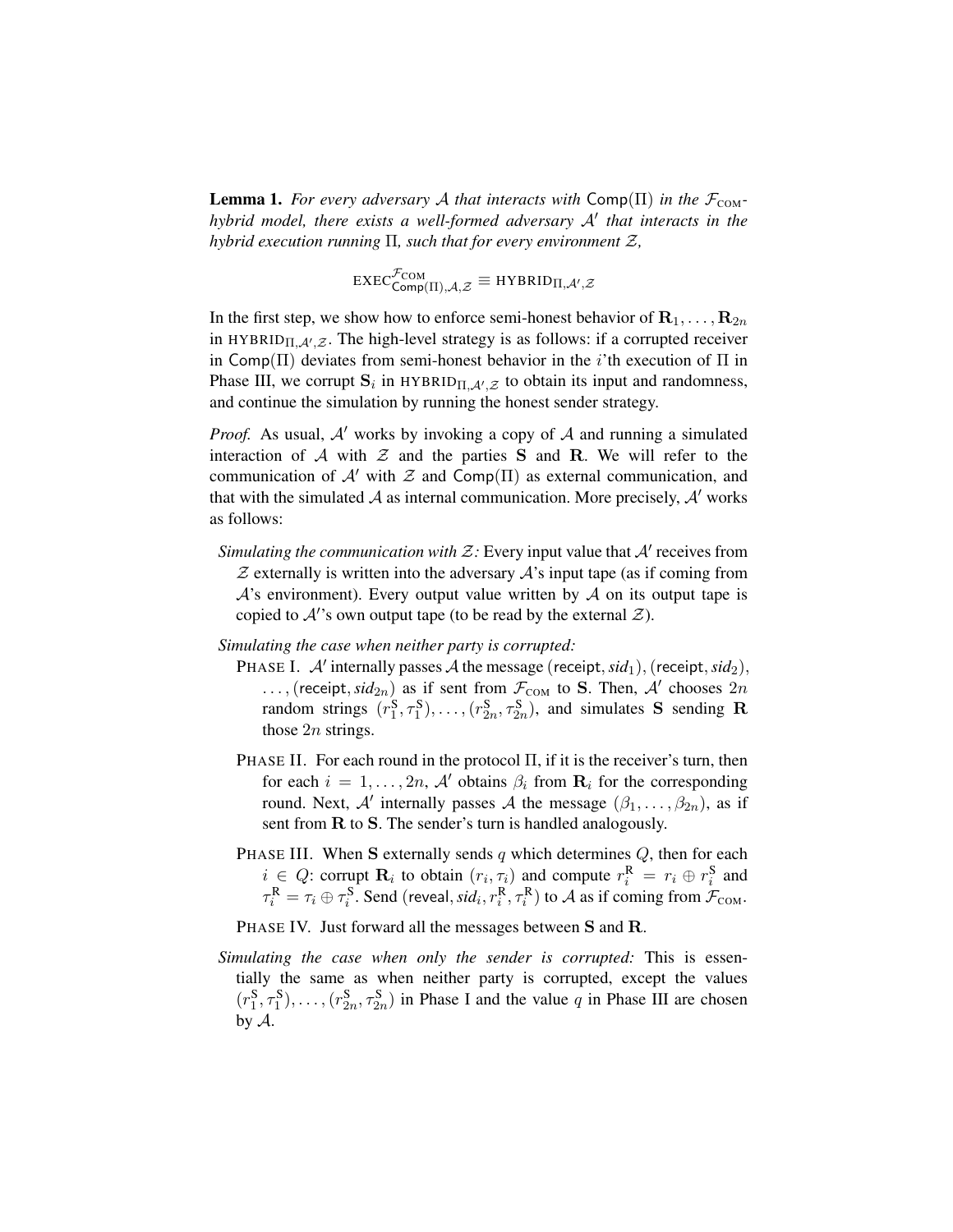*Simulating the case when only the receiver is corrupted:*

- PHASE I. A' externally corrupts  $(\mathbf{R}_1, \ldots, \mathbf{R}_{2n})$  to obtain  $(\tau_1, \ldots, \tau_{2n})$ and picks  $2n$  random values  $r_1, \ldots, r_{2n}$ . Next,  $\mathcal{A}'$  obtains from  $\mathcal{A}$  the messages (commit,  $sid_i, r_i^R, \tau_i^R$ ) as sent by **R** to  $\mathcal{F}_{COM}$ . Then, A' sets  $r_i^S = r_i \oplus r_i^R$  and  $\tau_i^S = \tau_i \oplus \tau_i^R$  for  $i = 1, 2, ..., 2n$  and internally passes  $(r_1^S, \tau_1^S), \ldots, (r_{2n}^S, \tau_{2n}^S)$  to A as if sent by S to R.
- PHASE II. We need to simulate the external messages sent by S in  $\mathsf{Comp}(\Pi)$ (with the "help" of  $S_1, \ldots, S_{2n}$ ). If R behaves consistently in the *i*th execution of  $\Pi$ , we will just obtain the corresponding message from  $\mathbf{S}_i$ ; otherwise, we will corrupt  $S_i$  so that we may compute those messages.

First, we handle receiver messages in  $\mathsf{Comp}(\Pi)$ . Whenever A sends a message  $(\beta_1, \dots, \beta_{2n})$  from **R** where  $\beta_i$  is the message in the *i*th parallel execution of Π, do the following for each  $i = 1, \ldots, 2n$ :

- If  $\mathbf{R}_i$  has not aborted and  $\beta_i$  is consistent with  $(r_i, \tau_i)$ , deliver the corresponding message from  $\mathbf{R}_i$  to  $\mathbf{S}_i$ .
- If  $\mathbf{R}_i$  has not aborted and  $\beta_i$  is not consistent with  $(r_i, \tau_i)$ , A' tells  $\mathbf{R}_i$  to abort. In addition, A' corrupts  $\mathbf{S}_i$  to obtain its input  $(s_i^0, s_i^1)$ and its randomness.
- If  $\mathbf{R}_i$  has aborted, then record  $\beta_i$  and do nothing.

Next, we handle sender messages in  $Comp(\Pi)$ . Whenever A expects a message  $(\gamma_1,\ldots,\gamma_{2n})$  from  $\mathbf S,$  where  $\gamma_i$  is the message in the  $i$ th parallel execution of Π, do the following for each  $i = 1, \ldots, 2n$ :

- If  $S_i$  is corrupted, then A' computes  $\gamma_i$  according to  $S_i$ 's input and randomness and the previous messages from  $\mathbf{R}_i$ .
- If  $S_i$  is not corrupted, then set  $\gamma_i$  to be the corresponding message sent from  $\mathbf{S}_i$  to  $\mathbf{R}_i$ .
- A' then sends  $(\gamma_1, \ldots, \gamma_{2n})$  to A as if sent by S to R.
- PHASE III. Deliver q sent externally by S to R. Check that for all  $i \in Q$ ,  $S_i$  is not corrupted. Otherwise, abort.

PHASE IV. Just forward all the messages between S and R.

*Dealing with corruption of parties:* When the simulated A internally corrupts **R**,  $\mathcal{A}'$  externally corrupts **R** and thus  $\mathbf{R}_1, \ldots, \mathbf{R}_{2n}$ , and learns the values  $r_1, \ldots, r_{2n}$  and  $\tau_1, \ldots, \tau_{2n}$  (in addition to the input r). A' then sets  $r_i^R$  =  $r_i \oplus r_i^S$  and  $\tau_i^R = \tau_i \oplus \tau_i^S$  for  $i = 1, 2, ..., 2n$  and internally passes  $(r_1^R, \tau_1^R), \ldots, (r_{2n}^R, \tau_{2n}^R)$  to A as the randomness for **R** in Comp(II). Similarly, when the simulated  $A$  internally corrupts  $S$ ,  $A'$  externally corrupts **S** and thus  $S_1, \ldots, S_{2n}$  and learns the values  $(s_1^0, s_1^1), \ldots, (s_{2n}^0, s_{2n}^1)$  along with the randomness used by  $S_1, \ldots, S_{2n}$  in the  $2n$  executions of  $\Pi$ . A'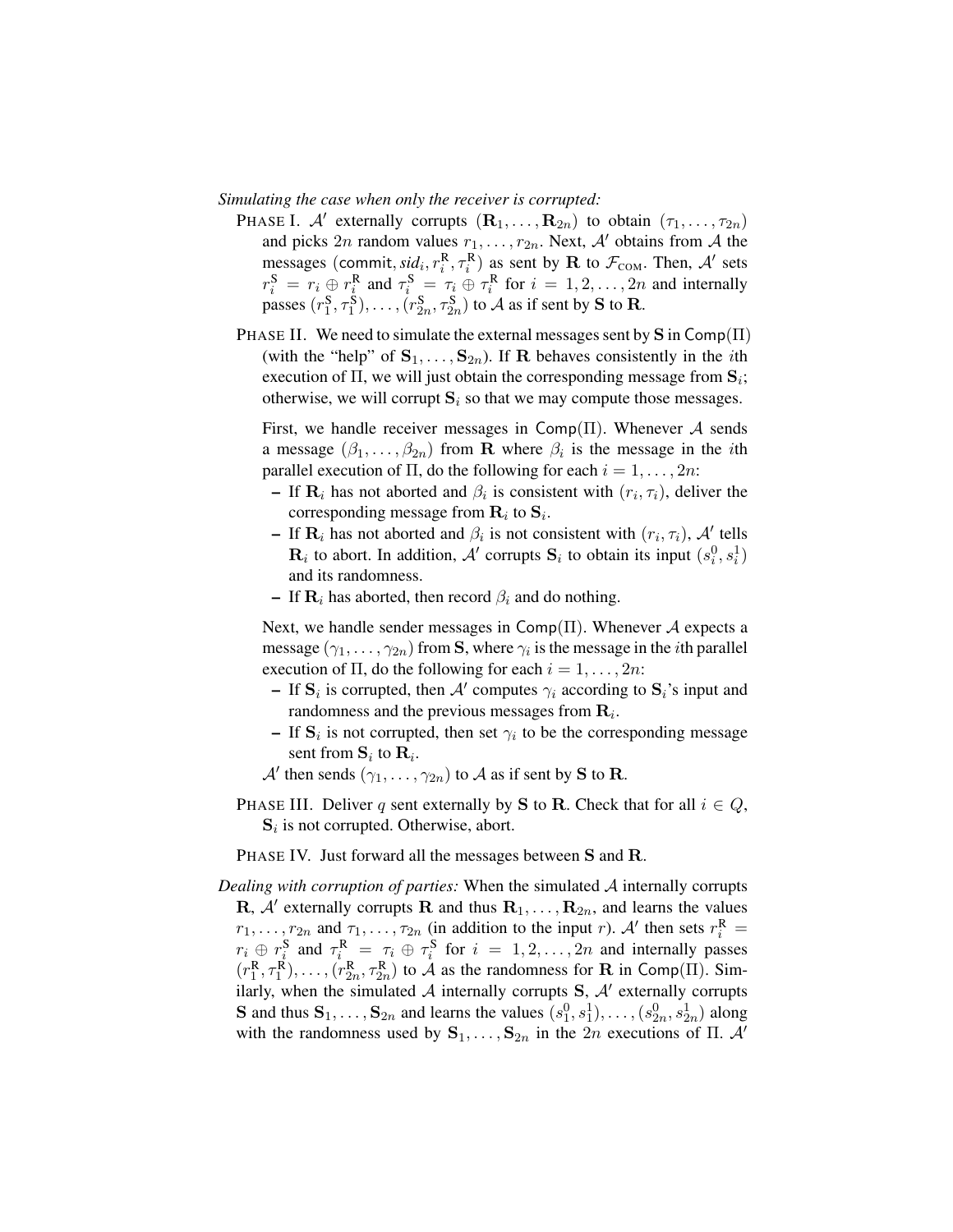then internally passes all of these values to  $A$  as the randomness for S in Comp(Π). In addition, for all  $i \in Q$ , A' passes the value  $(r_i^R, \tau_i^R)$  to A as the value sent from  $\mathcal{F}_{COM}$  to S in Phase III.

It is straight-forward to verify that in Phase III, checking  $S_i$  is not corrupted in HYBRID<sub>II, $A'$ , $\mathcal Z$  is identical to **R** behaving consistently in the *i*th execution of  $\Pi$ </sub> in  $Comp(\Pi)$ . Thus, the abort condition at the end of Phase III are identical. We may therefore conclude that the ensembles EXEC and HYBRID are identical.  $\square$ 

**Lemma 2.** For every well-formed adversary A' that interacts in the hybrid *execution running* Π, there exists a well-formed adversary  $A<sup>′′</sup>$  that interacts *in the hybrid execution running*  $\mathcal{F}_{\text{OT}}$ *, such that for every environment*  $\mathcal{Z}_i$ *,* 

$$
\text{HYBRID}_{\Pi,\mathcal{A}',\mathcal{Z}} \overset{c}{\approx} \text{HYBRID}_{\mathcal{F}_{\text{OT}},\mathcal{A}'',\mathcal{Z}}
$$

*Proof (sketch)*. The idea is that we may interpret  $HYBRID_{\Pi,\mathcal{A}',\mathcal{Z}}$  as an execution involving  $4n + 2$  parties  $S, R, S_1, \ldots, S_{2n}, R_1, \ldots, R_{2n}$  jointly running some protocol that uses  $\Pi$  as a sub-routine, and HYBRID $_{\mathcal{F}_{OT}, \mathcal{A}'', \mathcal{Z}}$  as an execution involving the same  $4n+2$  parties running the same protocol except with an ideal  $\mathcal{F}_{\text{OT}}$  functionality instead of  $\Pi$ . The claim then follows from the UC composition  $[CO1]$ .

**Lemma 3.** For every well-formed adversary  $A''$  that interacts in the hybrid *execution running*  $\mathcal{F}_{OT}$ *, there exists an ideal-process adversary* S, such that for *every environment* Z*,*

$$
\mathsf{HYBRID}_{\mathcal{F}_{\text{OT}},\mathcal{A}'',\mathcal{Z}} \stackrel{s}{\approx} \mathsf{IDEAL}_{\mathcal{F}_{\text{OT}},\mathcal{S},\mathcal{Z}}
$$

*Proof.* Again, we first specify S depending on the corruption pattern:

- *Simulating the communication with*  $\mathcal{Z}$ *:* Every input value that S receives from  $Z$  externally is written into the adversary  $A''$ 's input tape (as if coming from  $A''$ 's environment). Every output value written by  $A''$  on its output tape is copied to S's own output tape (to be read by the external  $\mathcal{Z}$ ).
- *Simulating the case when neither party is corrupted:* PHASE I/II. Send  $(sid_1, \ldots, sid_{2n})$  internally to  $\mathcal{A}''$  as if sent from  $\mathcal{F}_{\text{OT}}$ .
	- PHASE III. Send a random  $q \in \{0,1\}^n$  as if sent from **S** to **R**. For each  $i \in Q$ , when  $\mathcal{A}''$  corrupts  $\mathbf{R}_i$ , pick a random  $r_i \in \{0, 1\}$  and a random  $s_i^{r_i} \in \{0,1\}^{\ell}.$
	- PHASE IV. Send random  $\{\alpha_j\}_{j \notin Q}$  as if sent from **R** and random  $(\sigma_0, \sigma_1)$ as if sent from S.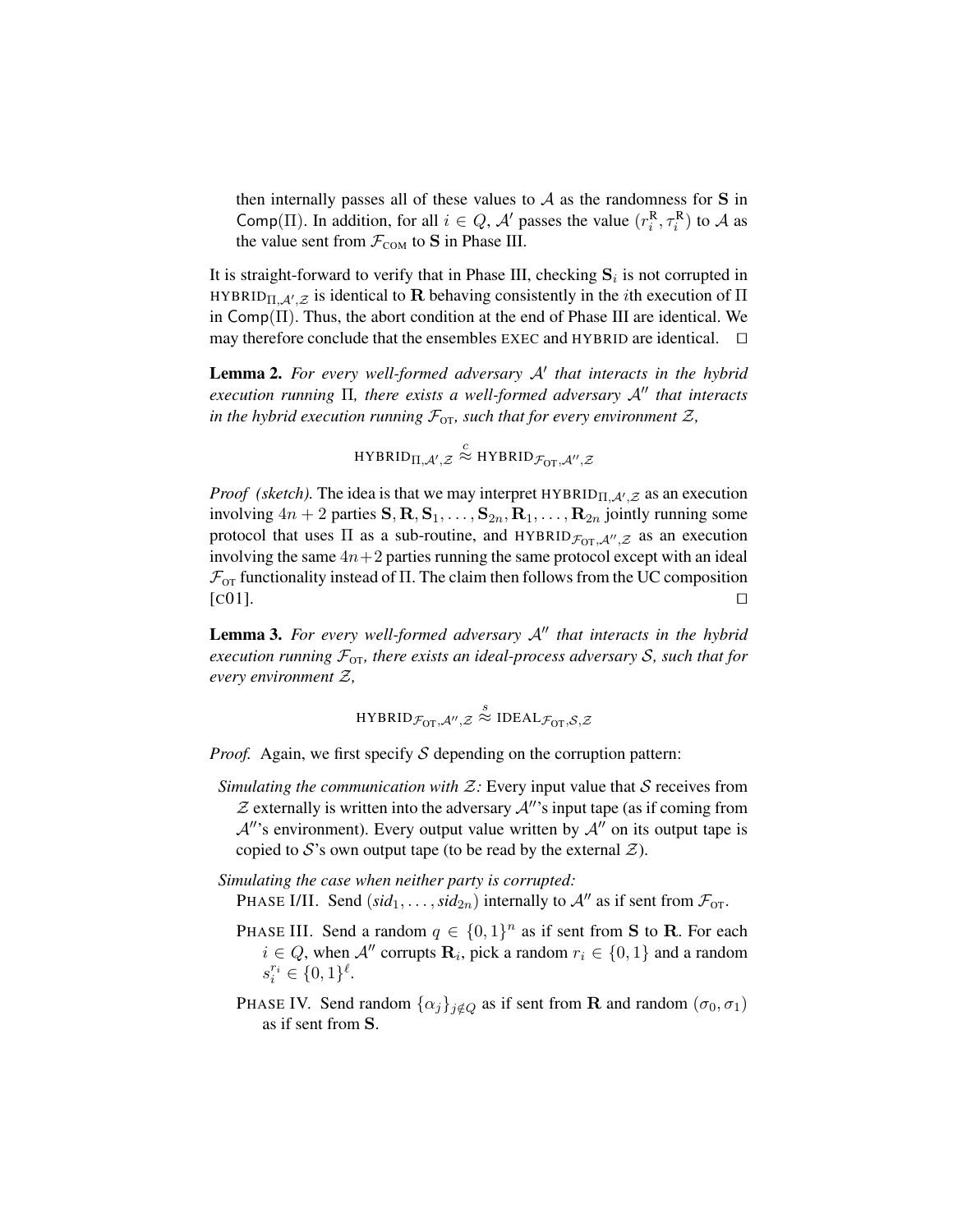*Simulating the case when only the sender is corrupted:*

- PHASE I/II. When  $\mathcal{A}''$  sends (sender,  $sid_i, s_i^0, s_i^1$ ) to  $\mathcal{F}_{OT}$  as  $\mathbf{S}_i$ , then  $\mathcal{S}$ records  $(s_i^0, s_i^1)$ . Then, send  $(sid_1, \ldots, sid_{2n})$  internally to  $\mathcal{A}''$  as if sent from  $\mathcal{F}_{\text{OT}}$ .
- PHASE III. Proceed as in the case neither party is corrupted, except  $q$  is chosen by  $A''$ .
- PHASE IV. Send random  $\{\alpha_j\}_{j \notin Q}$  to  $\mathcal{A}''$  as if sent from **R**. When  $\mathcal{A}''$ sends  $(\sigma_0, \sigma_1)$  as S, compute  $s_0 = \sigma_0 \oplus (\bigoplus_{j \notin Q} s_j^{\alpha_j})$  $j^{(\alpha_j)}$  and  $s_1 =$  $\sigma_1 \oplus (\bigoplus_{j \notin Q} s_j^{1-\alpha_j}$  $j^{1-\alpha_j}$ ). Next, send (sender,  $s_0, s_1$ ) to  $\mathcal{F}_{\text{OT}}$  as if sent from S.

### *Simulating the case when only the receiver is corrupted:*

- PHASE I/II. S picks  $2n$  pairs of random inputs  $(s_1^0, s_1^1), \ldots, (s_{2n}^0, s_{2n}^1)$ . If  $A''$  sends (receiver, sid<sub>i</sub>,  $r_i$ ) to  $\mathcal{F}_{\text{OT}}$  as  $\overline{\mathbf{R}_i}$ , record  $r_i$  and pass  $(sid_i, s_i^{r_i})$ to  $\mathcal{A}''$  as if sent by  $\mathcal{F}_{\text{OT}}$  to  $\mathbf{R}_i$ . If  $\mathcal{A}''$  corrupts  $\mathbf{S}_i$ , then  $\mathcal{S}$  presents  $(s_i^0, s_i^1)$ as  $S_i$ 's input to  $A''$ .
- PHASE III. Pick a random  $q \in \{0, 1\}^n$  and send q to  $\mathcal{A}''$  as if coming from S. Compute  $Q \subset \{1, 2, ..., 2n\}$  as in Comp(Π). Check that for all  $i \in Q$ ,  $\mathbf{S}_i$  is not corrupted. Otherwise, S simulates an abort from S.
- PHASE IV. Compute  $j^* \notin Q$  where  $\mathbf{S}_{j^*}$  is not corrupted; output failure if such a  $j^*$  does not exist. When  $\mathcal{A}''$  sends  $\{\alpha_j\}_{j \notin Q}$  as **R**, compute  $r = \alpha_{j^*} \oplus r_{j^*}$  and send (receiver, *sid*, *r*) to  $\mathcal{F}_{\text{OT}}$ . Upon receiving (*sid*,  $s_r$ ) from  $\mathcal{F}_{\text{OT}}$ , compute  $(\sigma_0, \sigma_1)$  so that  $\sigma_r$  is consistent with  $s_r$  as follows:
	- If  $r = 0$ , then  $\sigma_0 = s_0 \oplus (\bigoplus_{j \notin Q} s_j^{\alpha_j})$  $\binom{\alpha_j}{j}$  and  $\sigma_1$  is a random string in  ${0,1}^{\ell}.$
	- If  $r = 1$ , then  $\sigma_0$  is a random string in  $\{0, 1\}^{\ell}$  and  $\sigma_1 = s_1 \oplus$  $\left(\bigoplus_{j\notin Q} s_j^{1-\alpha_j}\right)$  $j^{1-\alpha_j}$ ).
	- S then sends  $(\sigma_0, \sigma_1)$  to  $\mathcal{A}''$  as if sent by S to R.
- *Dealing with corruptions:* Corruptions of  $\mathbf{R}_1, \ldots, \mathbf{R}_{2n}, \mathbf{S}_1, \ldots, \mathbf{S}_{2n}$  may be handled as above. For corruptions of  $R$  and  $S$ , we will consider two cases depending on the corruption schedule. In the first case, at least one of the parties is corrupted before the message  $(\sigma_0, \sigma_1)$  is sent.
	- Once S is corrupted, S learns the actual input  $(s_0, s_1)$ . If S is corrupted before the messages ( $\sigma_0$ ,  $\sigma_1$ ) are computed, then S may simply present  $(s_1^0, s_1^1), \ldots, (s_{2n}^0, s_{2n}^1)$  (as chosen in Phase I) as the randomness of **S**. Otherwise, S modifies  $s_{i^*}^{1-r_{j^*}}$  $j_i^{1-\gamma}$ <sup>1</sup> (if necessary) so that both relations  $\sigma_0 =$  $s_0 \oplus (\bigoplus_{j \notin Q} s_j^{\alpha_j})$  $j^{(\alpha_j)}$  and  $\sigma_1 = s_1 \oplus (\bigoplus_{j \notin Q} s_j^{1-\alpha_j})$  $j^{1-\alpha_j}$ ) are satisfied.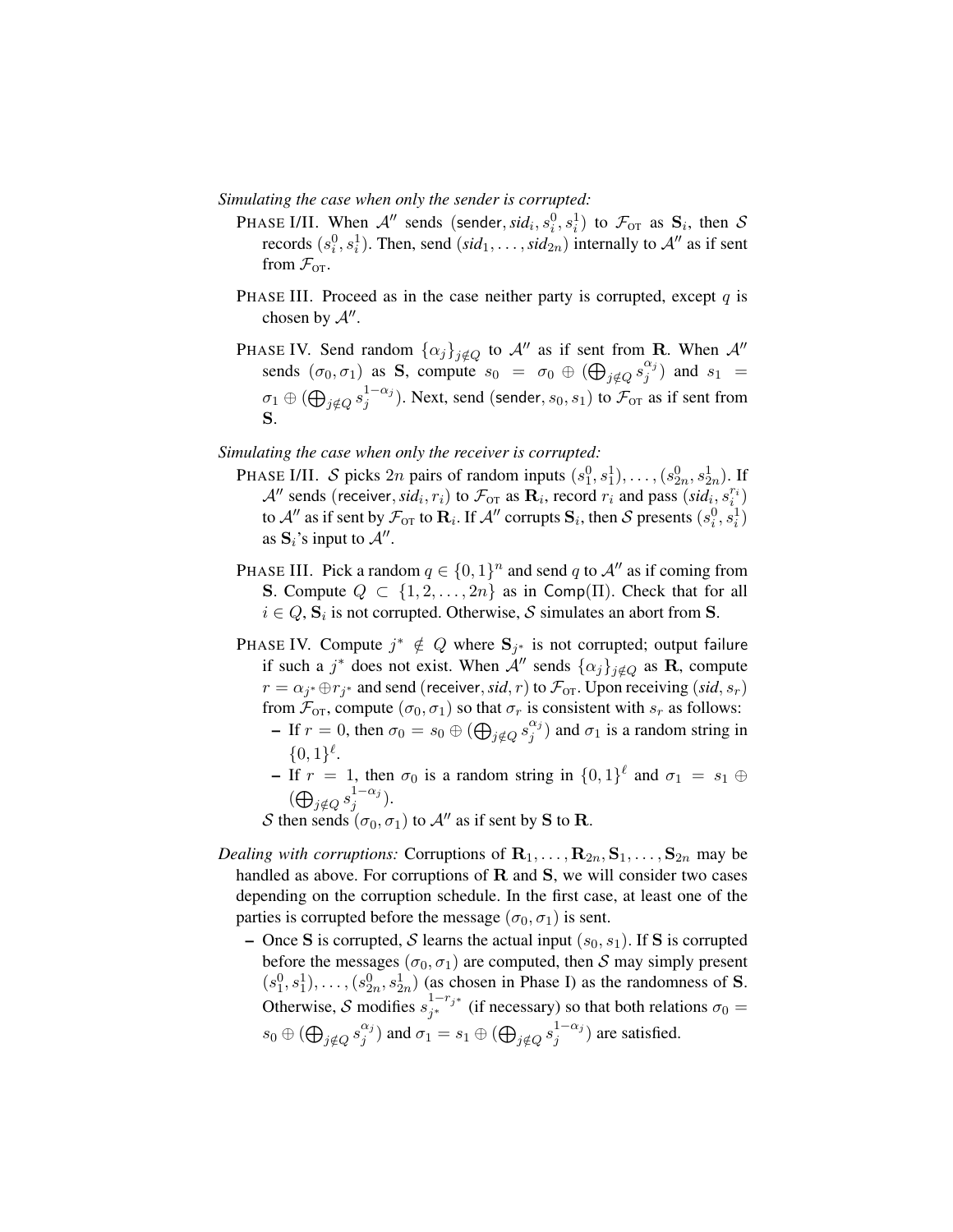– Once R is corrupted, S learns the actual input r. If R is corrupted before the messages  $\{\alpha_j\}_{j \notin Q}$  are computed, then S may simply present  $(r_1, \ldots, r_{2n})$  (as chosen in Phase I) as the randomness of **R**. Otherwise, S modifies  $\{r_j\}_{j \notin Q}$  so that  $r_j = r \oplus \alpha_j$ . In addition, S presents  $s_i^{r_i}$  as the output of  $\mathbf{R}_i$ ,  $i = 1, 2, \dots, 2n$ .

In the other case, neither party is corrupted when the message  $(\sigma_0, \sigma_1)$  is sent.

- − Once S is corrupted, we will modify both  $s_{j^*}^0$  and  $s_{j^*}^1$  so that  $(σ_0, σ_1)$  is consistent with  $(s_0, s_1)$ .
- Once R is corrupted, we will first modify  $\{r_j\}_{j \notin Q}$  as in the previous case and then modify  $s_{i*}^{r_j*}$  $j^{j*}$  so that  $\sigma_r$  is consistent with  $s_r$ .

We claim that if S does not output failure, then the ensembles  $HYBRID_{\mathcal{F}_{OT},\mathcal{A}'',\mathcal{Z}}$ and IDEAL $_{\mathcal{F}_{OT},\mathcal{S},\mathcal{Z}}$  are identical. This is clear up to the end of Phase III. For Phase IV, observe that if S and  $S_{j^*}$  are not corrupted, then from the view of  $\mathcal{A}''$ and  $\mathcal Z$  in HYBRID  $_{\mathcal F_{\text{OT}},\mathcal A'',\mathcal Z}$ , the string  $s_{j*}^{1-r_{j*}}$  $j^{1-r}j^{*}$  is truly random. As such,  $\sigma_{1-r}$  is also truly random. Similarly, if R is not corrupted, then from the view of  $\mathcal{A}^{\prime\prime}$ and Z, the n values  $\{r_j\}_{j \notin Q}$  are truly random and thus  $\{\alpha_j\}_{j \notin Q}$  are also truly random. Furthermore, if neither  $S$  nor  $R$  is corrupted just before the message  $(\sigma_0, \sigma_1)$  is sent, then from the view of  $\mathcal{A}''$  and  $\mathcal{Z}$ , both  $s_{j^*}^0$  and  $s_{j^*}^1$  are truly random, and thus both  $\sigma_0$  and  $\sigma_1$  are truly random.

It remains to show that  $S$  outputs failure with negligible probability. Observe that  $S$  only outputs failure if at the start of Phase IV, all of the following conditions hold:

- Neither party has aborted. In addition, the sender is honest at the start of Phase IV, so the challenge  $q$  is chosen at random.
- Amongst the *n* pairs of parties  $({\bf S}_1, {\bf S}_2), \ldots, ({\bf S}_{2n-1}, {\bf S}_{2n})$ , exactly one party in each pair is corrupted. Otherwise, if there is a pair where both parties are corrupted, then S will abort at the end of Phase III; and if there is a pair where neither party is corrupted, then there is an uncorrupted  $S_{j^*}$ .
- The set  $Q$  corresponding to the challenge  $q$  is exactly the set of  $n$ uncorrupted parties (one in each pair).

Clearly, the last condition only holds with probability  $2^{-n}$  over a random choice of q.

# 4 Malicious sender and semi-honest receiver

In this section, we reverse the OT protocol from the previous section to obtain one that is secure for a malicious sender and a semi-honest receiver. The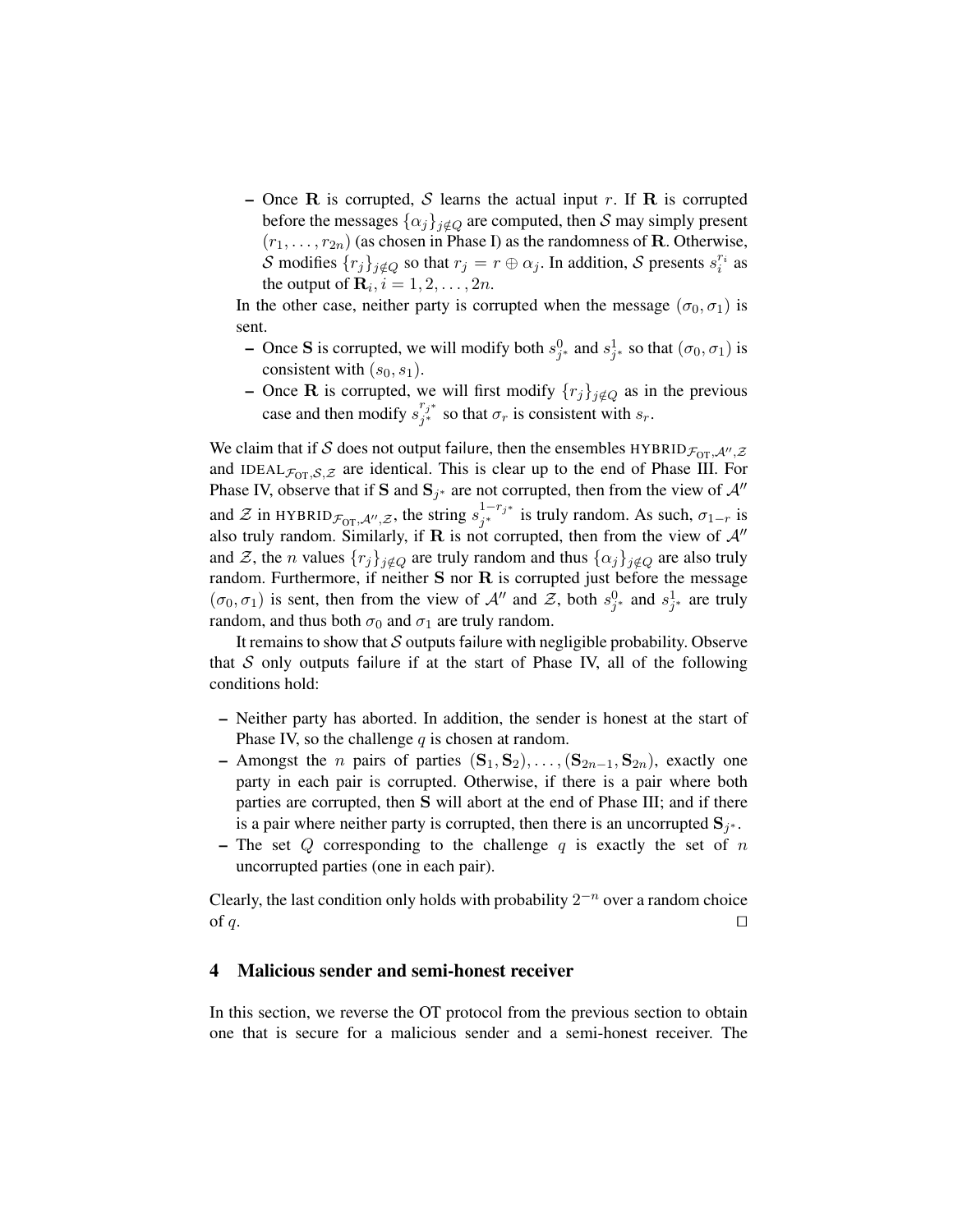INITIALIZATION. Sender input: (sender,  $sid$ ,  $s_0$ ,  $s_1$ ) where  $s_0$ ,  $s_1 \in \{0, 1\}$ . Receiver input: (receiver, *sid*, *r*) where  $r \in \{0, 1\}$ . PHASE I: CALL  $\mathcal{F}_{\text{OT}}$ . 1. **R** chooses a bit  $\rho \in \{0, 1\}$  and sends (sender, sid,  $\rho, \rho \oplus r$ ) to  $\mathcal{F}_{OT}$ . 2. S sends (receiver,  $sid$ ,  $s_0 \oplus s_1$ ) to  $\mathcal{F}_{OT}$ . PHASE II: REVERSE. 1. Upon receiving  $(sid, a)$  from  $\mathcal{F}_{OT}$ , S computes  $\alpha = s_0 \oplus a$  and sends  $\alpha$  to R. 2. Upon receiving  $\alpha$ , **R** computes and outputs  $\rho \oplus \alpha$ .

Fig. 4. THE OT-REVERSAL PROTOCOL  $\psi$ 

construction (shown in Fig 4) is the same as that in [WW06], the novelty lies in the analysis which establishes security against an adaptive adversary. We note that the analysis though tedious, is fairly straight-forward.

Proposition 3. *For every adaptive adversary* A *that interacts with the protocol*  $\psi$  *in the*  $\mathcal{F}_{\text{OT}}$ -hybrid model, there exists an adaptive adversary S that interacts *with*  $\mathcal{F}_{\text{OT}}$ *, such that for every environment*  $\mathcal{Z}_n$ *,* 

$$
\mathrm{EXEC}^{\mathcal{F}_{\mathrm{OT}}}_{\psi,\mathcal{A},\mathcal{Z}}\equiv \mathrm{IDEAL}_{\mathcal{F}_{\mathrm{OT}},\mathcal{S},\mathcal{Z}}.
$$

*Moreover, the corruption pattern in* S *is the reverse of that in* A*.*

*Proof (sketch).* As usual, S works by invoking a copy of A and running a simulated interaction of A with Z and the parties S and R in the  $\mathcal{F}_{\text{OT}}$ -hybrid model. We will refer to the communication of S with  $\mathcal Z$  and  $\psi$  as external communication, and that with the simulated  $A$  as internal communication. In addition, we will refer to the  $\mathcal{F}_{OT}$  functionality in the real execution as the internal  $\mathcal{F}_{OT}$ , and that in the ideal execution as the external  $\mathcal{F}_{OT}$ . S works as follows:

- *Simulating the communication with*  $\mathcal{Z}$ : Every input value that S externally receives from  $Z$  is written into the adversary  $A$ 's input tape (as if coming from  $A$ 's environment). Every output value written by  $A$  on its output tape is copied to S's own output tape (to be read by the external  $\mathcal{Z}$ ).
- *Simulating the case when neither party is corrupted:* S internally passes (*sid*) to A as if coming from the internal  $\mathcal{F}_{OT}$ . When S receives (*sid*) from the external  $\mathcal{F}_{\text{OT}}, \mathcal{S}$  chooses  $\alpha \in \{0, 1\}$  at random and sends it to A as if coming from S.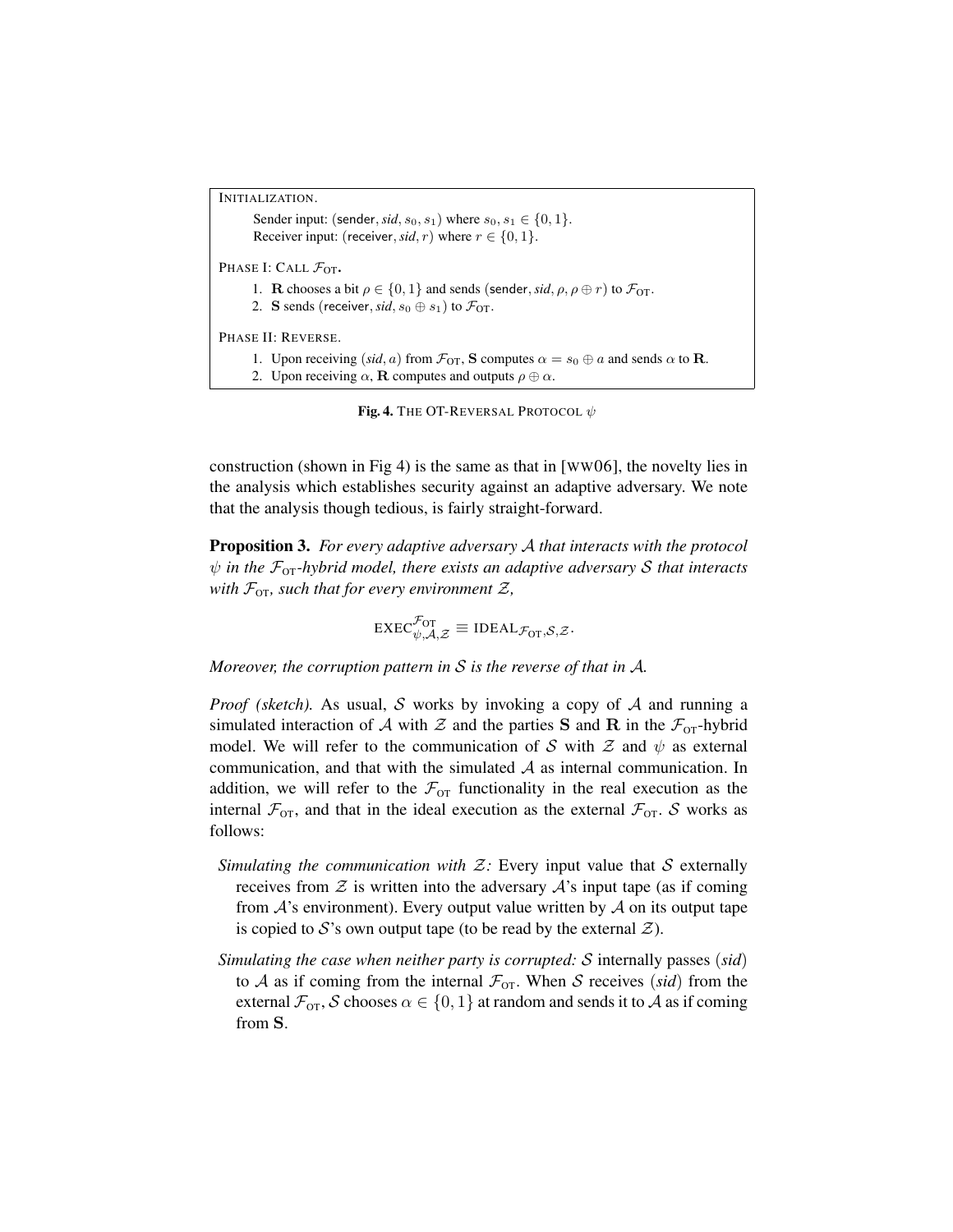- *Simulating the case when only the sender is corrupted:* When A sends (receiver, *sid*, *d*) to the internal  $\mathcal{F}_{OT}$  as **S**, *S* chooses  $a \in \{0, 1\}$  at random and sends (*sid*, a) to A the output from the internal  $\mathcal{F}_{OT}$ . When A sends  $\alpha$ as S, S sends (sender,  $sid$ ,  $a \oplus \alpha$ ,  $a \oplus \alpha \oplus d$ ) to the external  $\mathcal{F}_{\text{OT}}$ .
- *Simulating the case when only the receiver is corrupted:* When A internally sends (sender, *sid*,  $a_0$ ,  $a_1$ ) to  $\mathcal{F}_{\text{OT}}$  as **R**, S sets  $\rho = a_0$ ,  $r = a_0 \oplus a_1$  and externally sends (receiver,  $sid, r$ ) to  $\mathcal{F}_{OT}$ . Upon receiving  $(side, s_r)$  externally from  $\mathcal{F}_{\text{OT}}$ , S internally sends  $\alpha = s_r \oplus \rho$  to A as if coming from S.
- *Dealing with corruptions:* When  $\bf{R}$  is corrupted,  $\cal{S}$  needs to present  $\cal{A}$  with a consistent random tape comprising of a single bit  $\rho$ . When S is corrupted, S needs to present  $A$  with the output bit  $\alpha$  which S receives from the internal  $\mathcal{F}_{\text{OT}}$ . We consider four cases depending on the corruption schedule:
	- Case 1: R is corrupted before it sends its input to the internal  $\mathcal{F}_{\text{OT}}$ . In this case, S proceeds as in the case when only the receiver is corrupted to compute  $\rho$  and r. If and when S is corrupted, S computes  $a = \rho \oplus rd$ where d is S's input to the internal  $\mathcal{F}_{OT}$  (set to  $s_0 \oplus s_1$  if S is honest when it submits its input to the internal  $\mathcal{F}_{\text{OT}}$ ).
	- Case 2: Neither party is corrupted when  $\alpha$  is sent. In this case, S picks a random  $\alpha \in \{0, 1\}$ . Then, when **R** is corrupted, S learns both its input r and its output  $s_r$ , and computes  $\rho = \alpha \oplus s_r$ . When S is corrupted, S learns its input  $s_0$ ,  $s_1$  and computes  $a = \alpha \oplus s_0$ .

If neither Case 1 nor Case 2 holds, then the adversary  $A$  corrupts either  $R$ or S (or both) and learns at least one of  $\rho$  and a before seeing  $\alpha$ .

- Case 3: A learns  $\alpha$  first. This means A corrupts S first and corrupts R (if at all) after S receives a from the internal  $\mathcal{F}_{OT}$ . Then, S proceeds as in the case where only the sender is corrupted and picks a random  $a \in \{0, 1\}$ . When **R** is corrupted, S learns r and computes  $\rho = a \oplus rd$ (where d is again S's input to the internal  $\mathcal{F}_{\text{OT}}$ ).
- Case 4: A learns  $\rho$  first. This means either A corrupts **R** first, or A corrupts R before S receives a from the internal  $\mathcal{F}_{\text{OT}}$ .<sup>12</sup> In this case, S picks  $\rho \in \{0, 1\}$  at random when **R** is corrupted, and subsequently (if and when A corrupts S) computes  $a = \rho \oplus rd$ .

Finally, we need to check that  $\text{EXEC}_{\psi,A,\mathcal{Z}}^{\mathcal{F}_{\text{OT}}} \equiv \text{IDEAL}_{\mathcal{F}_{\text{OT}},\mathcal{S},\mathcal{Z}}$ , which is similar to that in  $[WW06]$  which addresses static corruptions.

Acknowledgments. We thank Ran Canetti, Yehuda Lindell and Manoj Prabhakaran for helpful discussions.

 $12$  In particular, it could be that A corrupts S at the start of the protocol (learning nothing at this point), and then corrupts R immediately after it sends its input to the internal  $\mathcal{F}_{OT}$ .